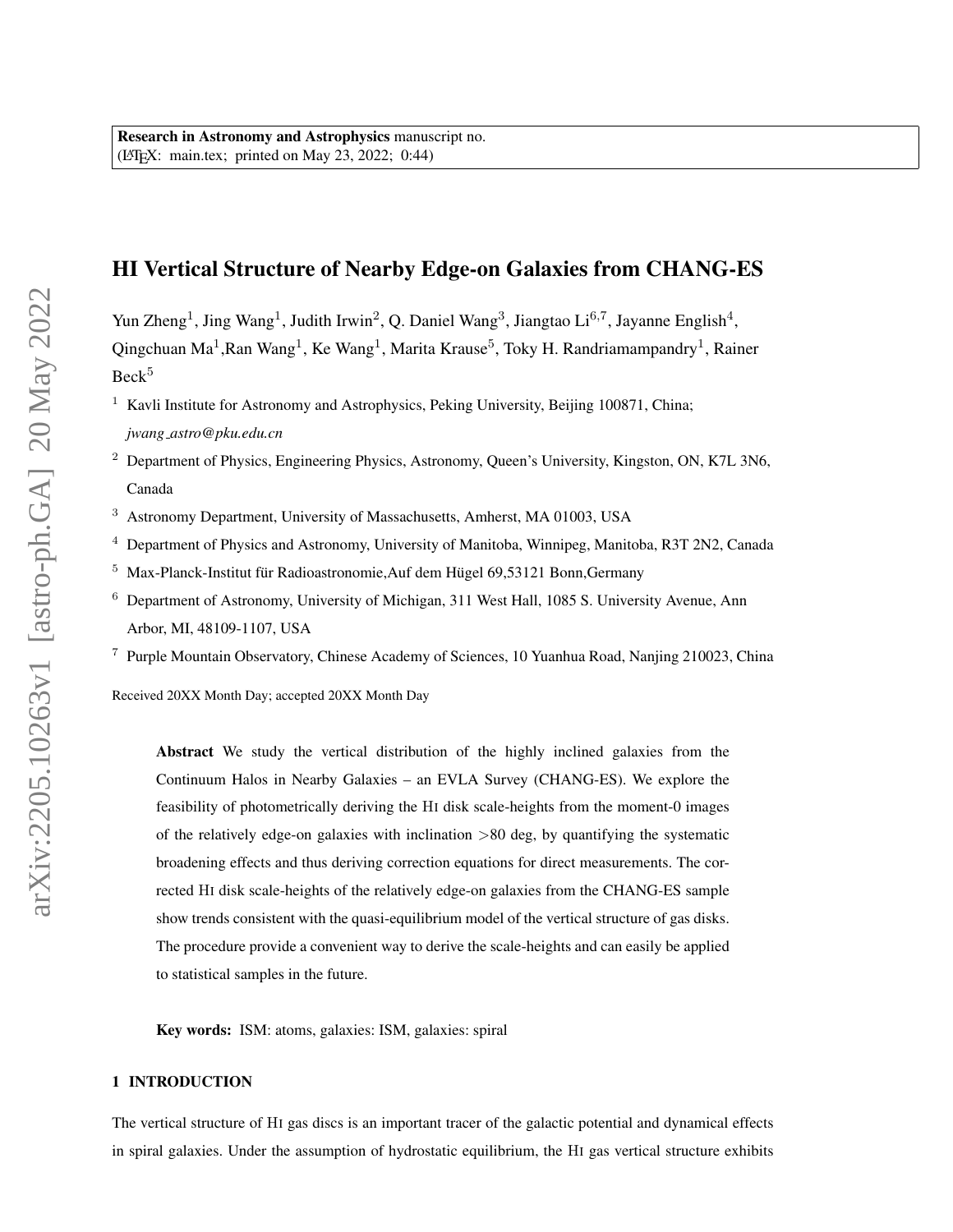<span id="page-1-0"></span>a force balance between the self-gravity of the disk and the effective pressure of HI [\(Boulares & Cox](#page-17-0) [1990;](#page-17-0) [Piontek & Ostriker 2007;](#page-18-0) [Koyama & Ostriker 2009;](#page-18-1) [Ostriker et al. 2010;](#page-18-2) [Krumholz et al. 2018\)](#page-18-3). The effective pressure, largely supported by the turbulence [\(Mac Low 1999;](#page-18-4) [Tamburro et al. 2009\)](#page-19-0), further reflects an energy balance between the radiative dissipation and the energy input that comes from stellar feedback and galactic-scale gas inflows driven by non-axisymmetric torques [\(Krumholz & Burkert 2010;](#page-18-5) [Forbes et al. 2012,](#page-17-1) [2014\)](#page-17-2). Real gas discs can be additionally influenced by gas accretion (Kereš et al. 2005; [Dekel & Birnboim 2006;](#page-17-4) [Oosterloo et al. 2007;](#page-18-6) [Dekel et al. 2009;](#page-17-5) [Zheng et al. 2017\)](#page-19-1), and tidal interactions [\(Toomre & Toomre 1972;](#page-19-2) [Barnes & Hernquist 1992;](#page-16-0) [Di Matteo et al. 2007\)](#page-17-6), as well as energetic feedback from active nuclei [\(Sijacki et al. 2007;](#page-19-3) [Fabian 2012;](#page-17-7) [Cicone et al. 2014\)](#page-17-8).

Observationally, the vertical structure of an HI disk is quantified by the scale height to first order [\(Randriamampandry et al. 2021\)](#page-18-7), which reflects properties consistent with the hydrostatic equilibrium model. The HI scale heights are nearly constant in the inner region of the Galaxy and increase appreciably as a function of radius (the so-called flaring phenomenon) in the outer region between 5 and 35 kpc [\(Dickey & Lockman 1990;](#page-17-9) [Kalberla & Kerp 2009\)](#page-17-10). [Narayan & Jog](#page-18-8) [\(2002\)](#page-18-8) explained this radial trend of the Galactic HI scale heights and emphasized the importance of gravitational coupling between gas, stars, and dark matter. They concluded that in addition to the contributions from stars the gravity from the atomic and molecular gas helps set the scale heights in the inner region, while the atomic gas is more important than the molecular gas at intermediate radius; at large Galactic radius, the HI scale heights flare because the gravitational force decreases quickly and the dark matter halo dominates the gravity. The sharpness of the HI flares at large galactic radius is explained by the truncation of the stellar disks [\(Van Der Kruit 1988\)](#page-19-4). HI flares are found to be common in spiral galaxies [\(Brinks & Burton 1984;](#page-17-11) [Bigiel & Blitz 2012\)](#page-16-1), though they are not as sharp as in the Milky Way, as truncated stellar disks are not observed in all galaxies [\(Bland-Hawthorn et al.](#page-16-2) [2005\)](#page-16-2).

The vertical hydrostatic equilibrium model of the HI disk serves as a useful tool to derive properties involved in this equilibrium. Typically, for face-on galaxies, observational studies easily obtain the gas velocity dispersion but rely on the equilibrium model when deriving the gas disk thickness, while for edgeon galaxies, the situation is the other way round. [Olling](#page-18-9) [\(1995\)](#page-18-9) and [Narayan et al.](#page-18-10) [\(2005\)](#page-18-10) developed a model using the flare of HI to constrain the shape, mass, and size of the dark matter halo. [Krumholz et al.](#page-18-11) [\(2018\)](#page-18-11) concluded the isothermal nature of gas based on the vertical force balance between the gravitational drag force of gas, stars, and dark matter and the gas thermal, turbulent, and magnetic pressure. Recent developments include that [Bacchini et al.](#page-16-3) [\(2019\)](#page-16-3) derived the HI volumetric density to study the volumetric star formation law. They found that the volumetric star formation law is much tighter than the surface star formation law, particularly, the previously known break in the slope of the surface star formation law [\(Bigiel](#page-16-4) [et al. 2008;](#page-16-4) [Leroy et al. 2008\)](#page-18-12) is more likely due to disc flaring rather than a decrease of the star-forming efficiency at low surface densities [\(Bacchini et al. 2019\)](#page-16-3).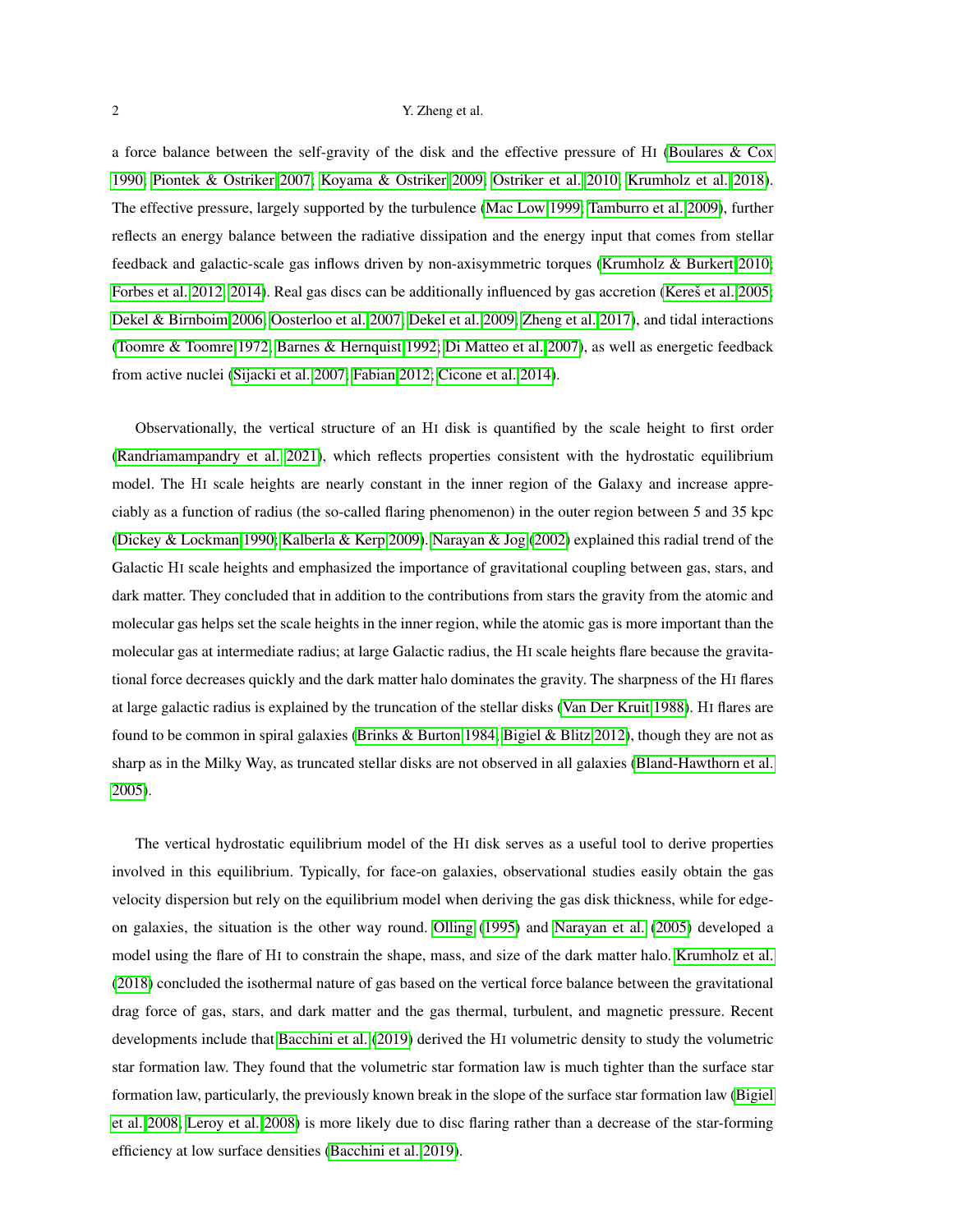<span id="page-2-0"></span>The vertical structure of the HI disk is more complex than described by this simple hydrostatic equilibrium model. A thick HI layer, also called extraplanar gas or HI halo in the literature, with a typically 1−2 kpc scale height (in contrast to 100−200 pc for the thin disk) is directly observed in edge-on galaxies, with a lag in rotation with respect to the thin HI disc [\(Oosterloo et al. 2007;](#page-18-13) [Kamphuis et al. 2013\)](#page-17-12). The Galactic intermediate-velocity clouds can be viewed as a form of extraplanar gas [\(Oort 1970;](#page-18-14) [Wakker &](#page-19-5) [van Woerden 1997\)](#page-19-5). The extraplanar gas is also modeled and found to be prevalent in external galaxies that are not edge-on [\(Fraternali et al. 2001\)](#page-17-13). [Marasco et al.](#page-18-15) [\(2019\)](#page-18-15) did a systematic study of extraplanar gas in 15 nearby late-type galaxies and concluded that both the mass and kinematics of extraplanar gas are in good agreement with the galactic fountain model which is powered by stellar feedback [\(Shapiro & Field 1976;](#page-19-6) [Bregman 1980\)](#page-17-14). In the fountain model, gas is pushed away from the disk by the supernova feedback and falls back with extra gas from the circumgalactic medium (CGM) after metal enrichment.

More complexities come from the fact that the edge-on views of HI disks are not necessarily flat but warped outside the edge of optical disks [\(Burke 1957;](#page-17-15) [Kerr 1957;](#page-17-16) [Sancisi 1976;](#page-19-7) [Newton & Emerson 1977;](#page-18-16) [Bosma 1978;](#page-16-5) [Briggs 1990\)](#page-17-17). Warps are found to be ubiquitous in disk galaxies [\(Sancisi 1976;](#page-19-7) García-Ruiz [et al. 2002\)](#page-17-18). The fact that they usually onset at the edge of optical disks suggests that the inner flat disk and the outer warped disk have different formation histories and probably involving different epochs [\(Van der](#page-19-8) [Kruit 2007\)](#page-19-8). The mainstream explanation for the formation of warps seems to be the accretion of material with an angular momentum vector misaligned with that of the main disk [\(Jiang & Binney 1999;](#page-17-19) [Shen &](#page-19-9) [Sellwood 2006;](#page-19-9) Roškar et al. 2010). Other explanations include the torques from the misaligned inner disc and the associated inner oblate halo [\(Toomre 1983;](#page-19-10) [Dekel & Shlosman 1983;](#page-17-20) [Sparke & Casertano 1988\)](#page-19-11), and the tidal force from companion galaxies [\(Weinberg 1995;](#page-19-12) [Weinberg & Blitz 2006\)](#page-19-13).

An observational census would usefully gain more insights into the physics that shape the vertical extent of HI disks. We use the highly inclined galaxies from the Continuum Halos in Nearby Galaxies – an EVLA Survey (CHANG-ES) [\(Irwin et al. 2012;](#page-17-21) [Wiegert et al. 2015;](#page-19-14) [Irwin et al. 2019\)](#page-17-22). The HI information of 19 edge-on galaxies in CHANG-ES is published in ?. Two galaxies are for the first time presented in HI interferometric images and twelve of galaxies have better HI spatial resolutions and/or sensitivities of intensity maps than literature. The HI data is not well resolved kinematically, but we manage to derive the radially averaged scale height for the 15 most edge-on galaxies (inclination > 80°, section 3) with a similar method as another CHANG-ES study [Krause et al.](#page-18-18) [\(2018\)](#page-18-18) used to measure the scale height of continuum halos. In the literature, the scale-heights have been derived with sophisticated kinematical modellings based on data of much higher spectral resolutions, particularly when the galaxies are less inclined [\(Yim et al. 2014,](#page-19-15) [2020\)](#page-19-16). Most of those modeling methods need to assume a quasi-equilibrium between the gravity and the gas pressure, and thus are most accurate for unperturbed galaxies. The procedure to derive the scale-heights in this paper is mostly photometric using images, but we carefully correct the measurements for several types of observational artifacts, also called systematic biases or systematic broadening effects, including PSF smearing, planar projection, and edge-on projection. (section 3.2 and 3.3). Thus the procedure and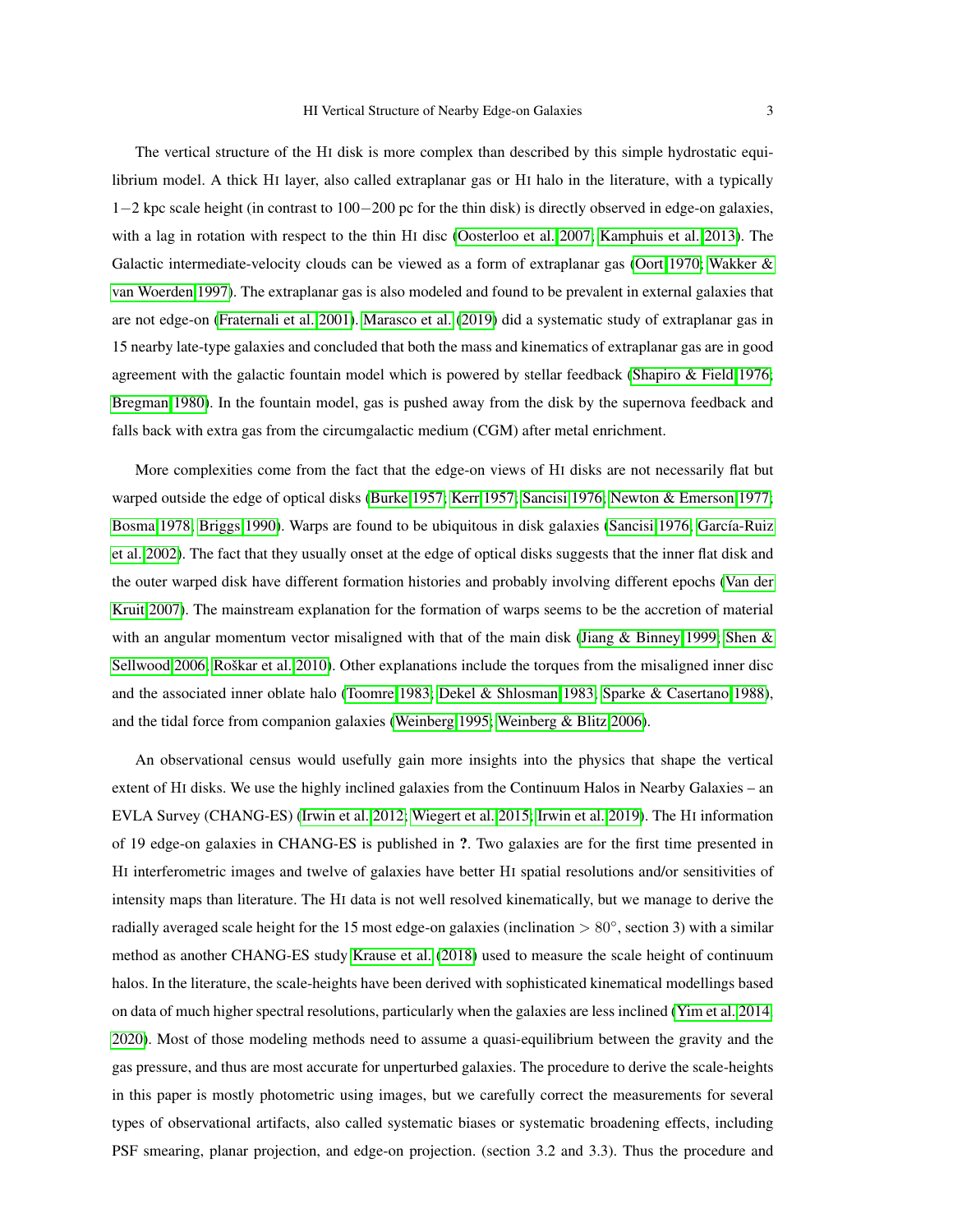<span id="page-3-0"></span>measurements presented in this paper provide an alternative and convenient way to derive the scale-heights without significant assumptions for the dynamic states of gas. It can easily be applied to statistical samples in the future, and may potentially provide an indicator for the dynamic states of HI gas when compare to results or expectations from kinematically derived scale-heights. We investigate possible dependence of the HI scale height on other galactic properties (section 4), and also more closely discuss the uncertainties and effects of the external environment (section 5). We assume a  $\Lambda$ CDM Cosmology (H<sub>0</sub>=73 km s<sup>-1</sup> Mpc<sup>-1</sup>) and Kroupa initial mass function [\(Kroupa 2001\)](#page-18-19).

## 2 DATA

#### 2.1 Sample and HI data

Continuum Halos in Nearby Galaxies – an EVLA Survey (CHANG-ES) is a deep radio continuum survey at 1.5 GHz (L band) and 6 GHz (C band), targeting 35 nearby edge-on galaxies [\(Irwin et al. 2012\)](#page-17-21). The galaxies were observed with the The Karl G. Jansky Very Large Array (VLA) using the B, C, and D configurations in the C and L bands, and the observational details have been previously described by [Irwin](#page-17-21) [et al.](#page-17-21) [\(2012\)](#page-17-21) and [Wiegert et al.](#page-19-14) [\(2015\)](#page-19-14). CHANG-ES paper XXV (?, Z21 hereafter) produced the HI data at L-band C-configuration observation through the program of Common Astronomy Software Applications (CASA) [\(McMullin et al. 2007\)](#page-18-20). 19 galaxies in CHANG-ES sample were successfully reduced into HI data cubes, which have an average beam size of  $\sim 14.5$ " in full width half maximum (FWHM), typical velocity resolution of 52.8 km/s, and an average RMS of ∼0.4 mJy/beam. This sample is dominated by star-forming, HI-rich galaxies.

The resolution and depth of HI data are not sufficient for us to distinct thin HI disks from the thick HI disks, so we only investigate the averaged scale heights of the whole HI disks. We study the HI scale heights in galaxies with inclinations larger than 80°, based on the same the criteria adopted by [Krause et al.](#page-18-18) [\(2018\)](#page-18-18) who investigated the scale height of continuum halos from the CHANGE-ES sample. This criterion is to mitigate the contamination from projected disk plane. A total of 15 galaxies in CHANG-ES HI sample meet this criterion. The basic information of the 15 galaxies is listed in Table [1.](#page-4-0) We take the coordinates, the optical size ( $R_{25}$ , the 25 mag arcsec<sup>-2</sup> isophote semi-major axis in the B band) from CHANG-ES Paper I [\(Irwin et al. 2012\)](#page-17-21), and distances from CHANG-ES Paper IV [\(Wiegert et al. 2015\)](#page-19-14). The HI information, including HI mass ( $M_{\text{HI}}$ ), HI radius ( $R_{\text{HI}}$ ), position angle (PA) of HI disk, FWHM and RMS of HI intensity maps, are obtained from Z21. The HI radius was calculated through the HI size-mass relation from [Wang](#page-19-17) [et al.](#page-19-17) [\(2016\)](#page-19-17).

#### 2.2 SFR and mass densities

We take the star formation rate (SFR) from [Vargas et al.](#page-19-18) [\(2019\)](#page-19-18), who calculated SFR based on fluxes from narrow-band H $\alpha$  images and fluxes from the Wide-field Infrared Survey Explorer 22  $\mu$ m images. Because NGC 5084 lacks Hα observation, we exclude this galaxy from SFR related analysis. The SFR values are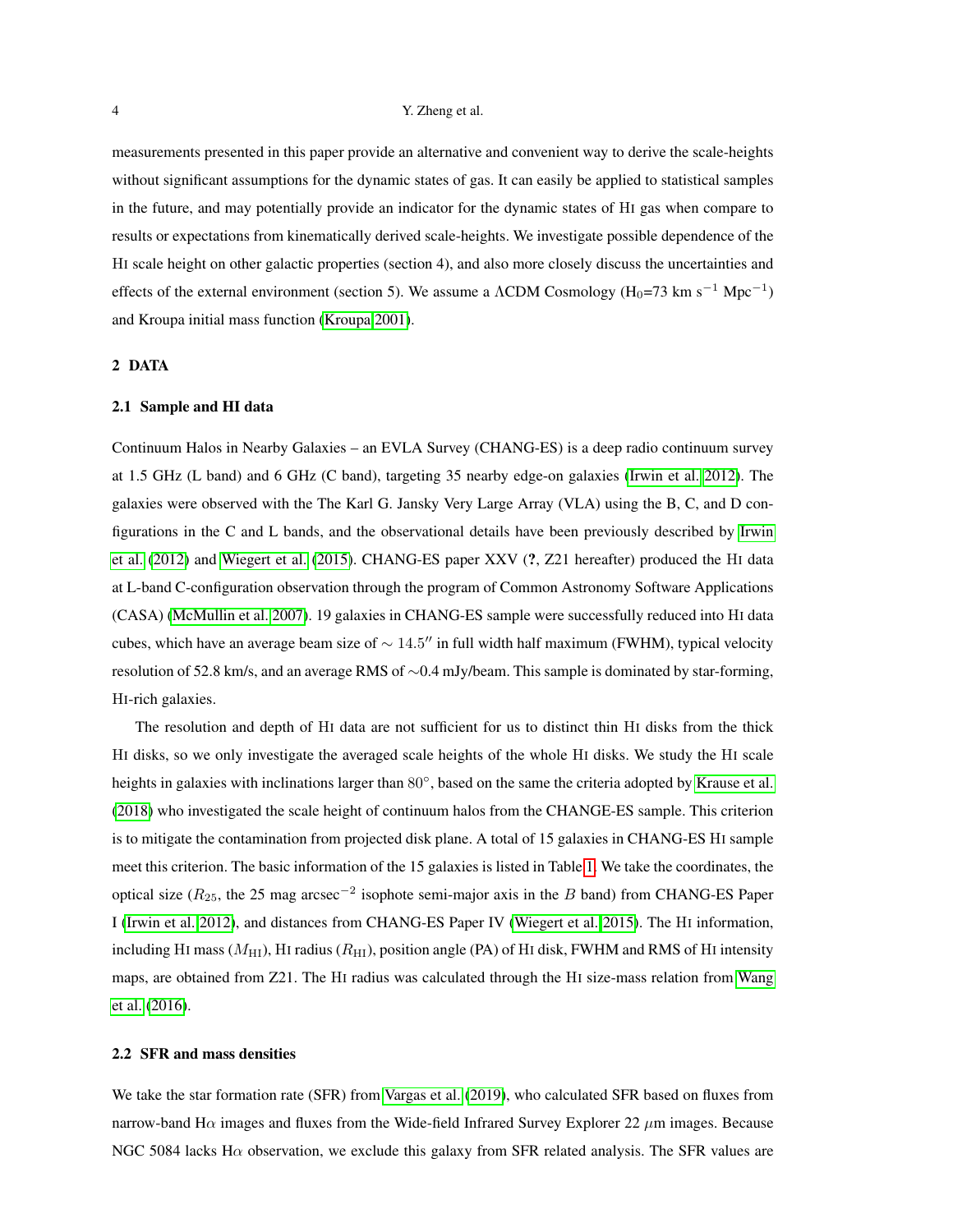Table 1: Galaxy Sample

<span id="page-4-1"></span><span id="page-4-0"></span>

|                 |                  | Galaxies R.A. $(I2000)^{a}$ Decl. $(I2000)^{a} i^{b}$ |              |       |                |               |                |              |      | Distance <sup>c</sup> $R_{25}^d$ log $M_{\rm HI}^e$ $R_{\rm HI}^e$ $PA^f$ FWHM <sup>g</sup> RMS of image <sup>g</sup> |
|-----------------|------------------|-------------------------------------------------------|--------------|-------|----------------|---------------|----------------|--------------|------|-----------------------------------------------------------------------------------------------------------------------|
|                 | [ <b>h m s</b> ] | $\lceil \circ ''' \rceil$                             | $[^{\circ}]$ | [Mpc] | $[\text{kpc}]$ | $[M_{\odot}]$ | [kpc]          | $[^{\circ}]$ |      | $[10^{20} \text{cm}^{-2}]$                                                                                            |
| <b>NGC 2683</b> | 08 52 41.33      | $+33$ 25 18.26 83 <sup>5</sup>                        |              | 6.27  | 8.30           | 8.72          | 6.55           | 42.0         | 13.8 | 3.71                                                                                                                  |
| <b>NGC 3003</b> | 09 48 36.05      | $+33$ 25 17.40 $85^2$                                 |              | 25.4  | 22.16          | 10.03         | 30.16          | 79.0         | 13.1 | 4.14                                                                                                                  |
| <b>NGC 3044</b> | 09 53 40.88      | $+01$ 34 46.70 $85^{2,6}$                             |              | 20.3  | 12.99          | 9.56          | $17.60 - 66.5$ |              | 15.8 | 2.76                                                                                                                  |
| <b>NGC 3079</b> | 10 01 57.80      | $+554047.2484^2$                                      |              | 20.6  | 23.07          | 10.00         | $29.40 - 12.5$ |              | 13.9 | 5.49                                                                                                                  |
| <b>NGC 3556</b> | 11 11 30.97      | $+554026.8081$                                        |              | 14.09 | 15.98          | 9.68          | 20.22          | 81.5         | 12.9 | 5.12                                                                                                                  |
| <b>NGC 3877</b> | 11 46 07.70      | $+472939.6585$                                        |              | 17.7  | 13.13          | 9.17          | 11.07          | 34.5         | 13.6 | 4.33                                                                                                                  |
| <b>NGC 4096</b> | 12 06 01.13      | $+472842.40821$                                       |              | 10.32 | 9.61           | 9.16          | 10.94          | 20.0         | 14.6 | 3.91                                                                                                                  |
| <b>NGC 4157</b> | 12 11 04.37      | $+502904.8083^{2,7}$                                  |              | 15.6  | 15.88          | 9.72          | 21.22          | 65.0         | 13.9 | 3.97                                                                                                                  |
| <b>NGC 4217</b> | 12 15 50.90      | $+47$ 05 30.40 86 <sup>2,8</sup>                      |              | 20.6  | 15.28          | 9.44          | 15.29          | 49.3         | 14.7 | 3.33                                                                                                                  |
| <b>NGC 4302</b> | 12 21 42.48      | $+14$ 35 53.90 90 <sup>2,6</sup>                      |              | 19.41 | 13.27          | 9.24          | $12.06 -0.2$   |              | 15.8 | 2.98                                                                                                                  |
| NGC 4565        | 12 36 20.78      | $+255915.6386^{3,7}$                                  |              | 11.9  | 28.04          | 9.80          | $23.14 - 44.3$ |              | 14.6 | 3.23                                                                                                                  |
| <b>NGC 4631</b> | 12 42 08:01      | $+32$ 32 29.40 89 <sup>4</sup>                        |              | 7.4   | 15.82          | 9.33          | 13.45          | 85.0         | 14.2 | 4.54                                                                                                                  |
| <b>NGC 5084</b> | 13 20 16.92      | $-21$ 49 39.30 90 <sup>1</sup>                        |              | 23.4  | 42.54          | 9.96          | 27.98          | 75.5         | 25.3 | 1.99                                                                                                                  |
| <b>NGC 5775</b> | 14 53 57.60      | $+033240.0586^2$                                      |              | 28.9  | 16.39          | 10.09         | $32.82 - 33.7$ |              | 21.3 | 1.93                                                                                                                  |
|                 |                  | UGC 10288 16 14 24.80 $-00$ 12 27.10 $90^2$           |              | 34.1  | 24.30          | 9.98          | $28.63 - 89.9$ |              | 18.5 | 2.46                                                                                                                  |

Notes: <sup>*a*</sup> From the NASA Extragalactic Database (NED).

<sup>b</sup> Taken from Ref— 1. Paper I [\(Irwin et al. 2012\)](#page-17-21) 2. Paper IX [\(Krause et al. 2018\)](#page-18-18). 3. Paper XVI [\(Schmidt et al. 2019\)](#page-19-19). 4. Paper XIV

[\(Mora-Partiarroyo et al. 2019\)](#page-18-21). 5. [Vollmer et al.](#page-19-20) [\(2016\)](#page-19-20). 6. [Zschaechner et al.](#page-19-21) [\(2015\)](#page-19-21). 7. [Yim et al.](#page-19-15) [\(2014\)](#page-19-15). 8. [Allaert et al.](#page-16-6) [\(2015\)](#page-16-6).

 $c$  Taken from Paper IV [\(Wiegert et al. 2015\)](#page-19-14).

d Observed blue radius at the 25th mag arcsec<sup>-2</sup> isophote taken from Paper I [\(Irwin et al. 2012\)](#page-17-21).

<sup>e</sup> The H<sup>I</sup> mass and radius from CHANG-ES paper XXVI (Zheng et al. in Prep). The H<sup>I</sup> radius is calculated by the H<sup>I</sup> size-mass relation from [Wang et al.](#page-19-17) [\(2016\)](#page-19-17).

 $f$  The position angle of HI disk (see section 3.1).

 $g$  The information of HI intensity maps.

listed in Table [2,](#page-12-0) in which the SFR of NGC 5084 is only estimated by 22  $\mu$ m data. The star formation surface density is estimated as  $\Sigma_{\rm SFR} = {\rm SFR}/(\pi * R_{25}^2)$ .

The total (or dynamic) mass surface density within the optical radius  $\Sigma_{\text{Mtot},r25}$  is taken from Paper IX [\(Krause et al. 2018\)](#page-18-18), who calculated it based on the inclination corrected line widths of the HI spectrum.

We also derive the baryonic mass surface density within  $R_{25}$ ,  $\Sigma_{\text{Mbaryon,r25}}$ . We take the stellar mass  $M_*$  from Z21, who derived it based on the i-band luminosity and g-i color correlated mass-to-light ratio [Bell et al.](#page-16-7) [\(2003\)](#page-16-7). We further measure the HI mass within  $R_{25}$ ,  $M_{\text{HI},25}$ . The baryonic mass is calculated as the sum of the stellar mass and gas mass within  $R_{25}$ ,  $M_{\text{baryon},r25} = M_{*,r25} + 1.4M_{\text{HI},r25}$ , where 1.4 is the standard correction factor to account for helium and metals. Then the baryonic mass surface density is calculated as  $\Sigma_{\rm baryon} = M_{\rm baryon, r25}/(\pi * R_{25}^2)$ . These surface densities are listed in Table [2.](#page-12-0)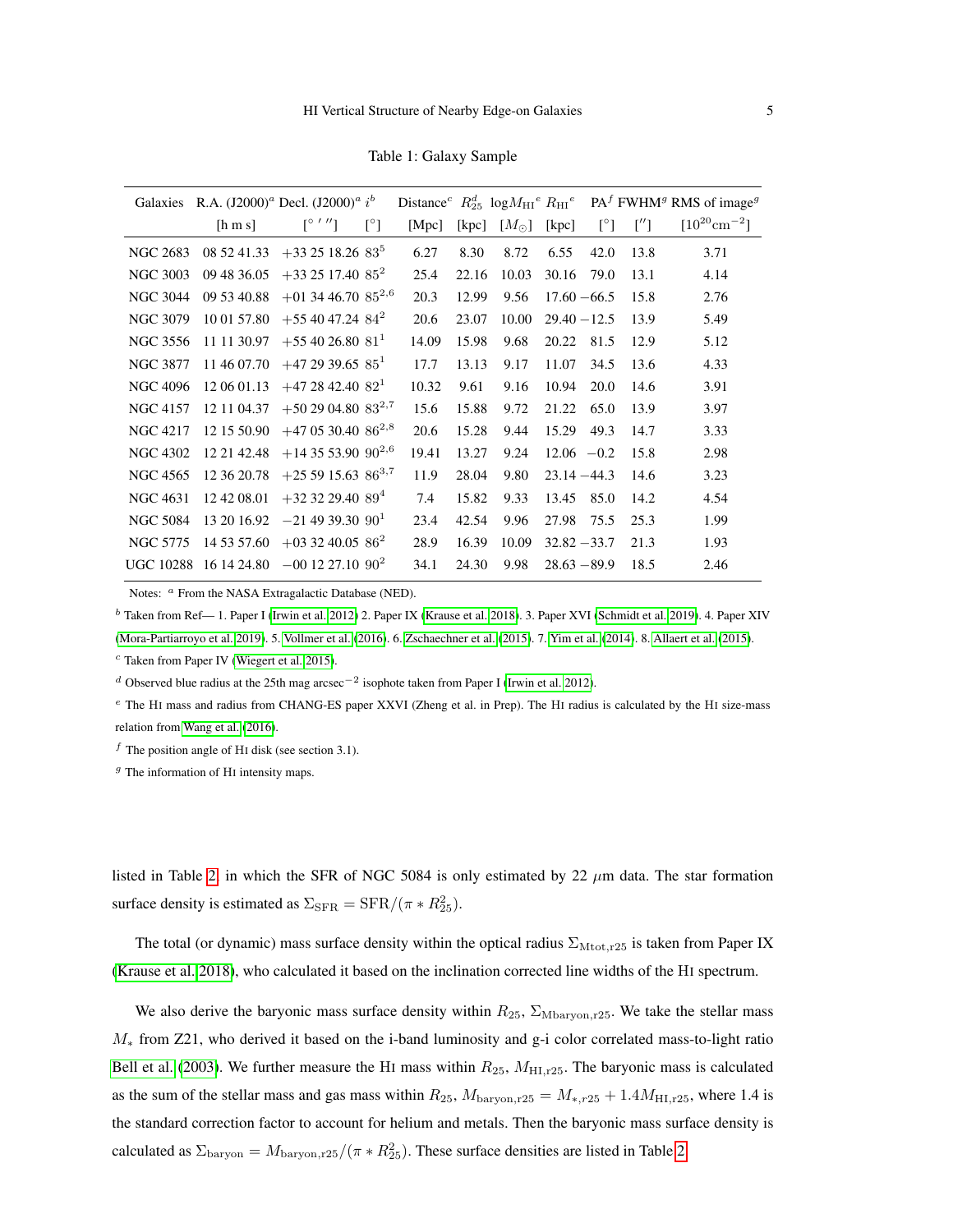## <span id="page-5-1"></span>3 DERIVING THE HI SCALE HEIGHT

We use a photometric approach instead of kinematic approach to determine scale heights due to two characteristics of our sample. Firstly the accuracy of 3-D kinematic modeling routines is challenged by highly inclined observations. Secondly, the low-velocity resolution of the CHANG-ES HI cubes doesn't permit accurate modeling.

We firstly derive the raw photometric HI scale height  $(h_{\text{phot}})$  in a similar way as in Z21 (see section 3.1), but skip their relatively simple correction for beam smearing and planar projection (caused by the not perfectly edge-on inclinations of galaxies). Instead, we investigate in detail and design a more robust procedure to correct for systematic biases including these two effects in Z21 and additional edge-on projection effect (mainly caused by flaring).

#### 3.1 Deriving the raw photometric scale heights

The raw photometric scale heights  $h_{\text{phot}}$  are derived in two steps: deriving the vertical profile of surface densities in strips perpendicular to the disk mid-plane, and fitting the vertical distribution profiles with a Gaussian function to obtain the width  $<sup>1</sup>$  $<sup>1</sup>$  $<sup>1</sup>$ .</sup>

These steps are similar to the "BoxModels" task in the new NOD3 program package (Müller et al. 2017). [Krause et al.](#page-18-18) [\(2018\)](#page-18-18) applied the "BoxModels" task to measure the radio halo scale height of CHANG-ES sample. However, the HI disks are thin and asymmetric compared with the radio halos. Z21 thus designed additional steps specifically for measuring HI scale heights. They derived the position angle of the HI plane instead of using the optical position angle. They also measured the vertical distributions on both sides separately.

As in Z21, we only use the radially averaged  $h_{\text{phot}}$  within the optical radius  $R_{25}$  ( $\bar{h}_{\text{phot}}$ ) in the analysis. This is because the nearly edge-on view prevents us from recovering the flaring shape of the radial profile of scale-heights.  $\bar{h}_{\text{phot}}$  should thus be only viewed as an indicator of the HI disk thickness. The error of each  $\bar{h}_{\text{phot}}$  combines the uncertainty from the model fitting and the scatter of  $h_{\text{phot}}$  in the profile.

Figure [1](#page-6-0) shows the radial profile of  $h_{\text{phot}}$  and the value of  $\bar{h}_{\text{phot}}$  (black dash line) in each galaxy. We present four profiles in each galaxy. The fitting results of the 'up' and 'low' represent two sides with respect to the mid-plane of a disk, while the 'left' and 'right' are two sides with respect to the minor axis of a disk. The 'up' and 'low' profiles here correspond to (but not the same, as the deriving methods are different) the red and blue fitting curves in Figure A2 of Z21. We show these profiles mainly to demonstrate how  $\bar{h}_{\text{phot}}$ are derived, but emphasize that only  $\bar{h}_{\text{phot}}$  are considered reliable in the following analysis.

<span id="page-5-0"></span><sup>&</sup>lt;sup>1</sup> In Z21, to direct compare with the radio continuum scale height, we fit an exponential function. Changing from an exponential function to a Gaussian function here improves the fitting result as the median of reduced  $\chi^2$  decreases from 7.61 to 6.16, and the major trends presented in Z21 do not significantly change, which we demonstrate later in Figure [5](#page-20-0) and [6.](#page-21-0)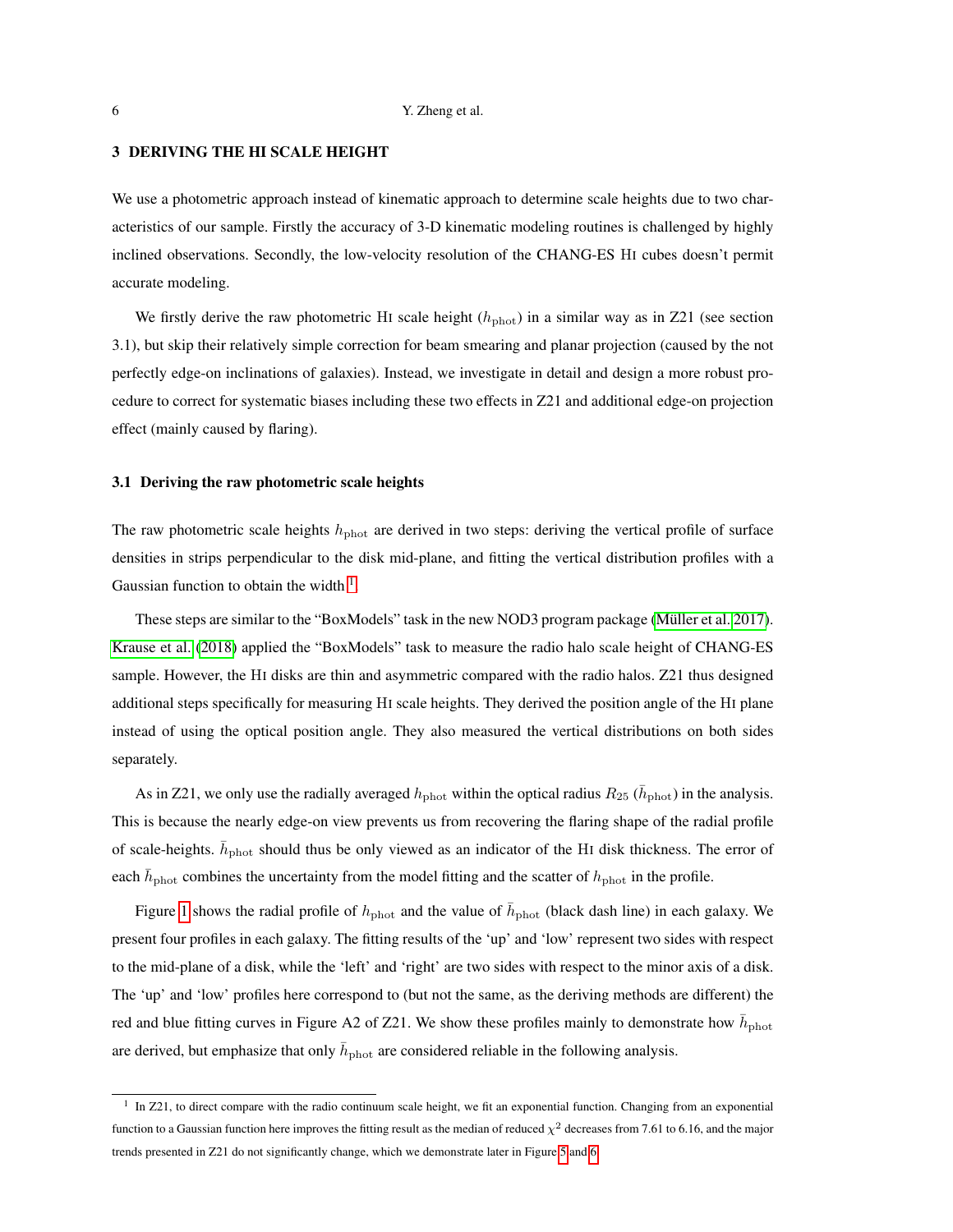<span id="page-6-1"></span><span id="page-6-0"></span>

Fig. 1: The radial profile of  $h_{\text{phot}}$ . The black dash lines represent the  $\bar{h}_{\text{phot}}$ . The profiles in warm colors (pink and purple) and profiles in cool colors (green and blue) represent the results of two sides respect to the galactic mid-plane ('x-axis'), which are labeled by 'up' and 'low', respectively. The profiles in dark colors (purple and blue) and profiles in light colors (pink and green) represent the results of two sides respect to minor axis ('y-axis'), which are labeled by 'left' and 'right', respectively.

### 3.2 New procedure to correct for artificial broadening

[Krause et al.](#page-18-18) [\(2018\)](#page-18-18) and Z21 mainly considered the beam smearing effect and planar projection effect, which have artificially increased the measured scale-heights. For galaxies with an inclination lower than 90°, the flux distribution away from the mid-plane is considered to be a mixture of the intrinsic vertical component and the projected planar component of fluxes from the disk. In the observed data, such a mixture is further convolved with the beam PSF. These smearing effects need be removed from  $h_{\text{phot}}$  before we obtain the final measurements of HI scale height. As we describe below, we correct for these effects in different ways from that of [Krause et al.](#page-18-18) [\(2018\)](#page-18-18) and Z21.

In Z21, the contamination of the planar projection was accounted for as a pseudo increment of the PSF FWHM along the z direction in a radially dependent way:  $\Delta$ FWHM =  $R \cos(r/R \ast \pi/2) \cos i$ , where R was the disk size,  $r$  was the radius, and  $i$  was the inclination. The broadened PSF then had an effective FWHM along the z direction : FWHM $_{\rm eff,z}=\sqrt{b_{maj}^2+\Delta{\rm FWHM}^2}$ . In Z21, this effective PSF was convolved with the strip profile model before being compared with the data, so the best-fit scale-heights were expected to be clean from those contaminating effects. Our new procedure to correct for these two effects does not assume the effective FWHM. We firstly derive the photometric scale-heights without corrections, and then apply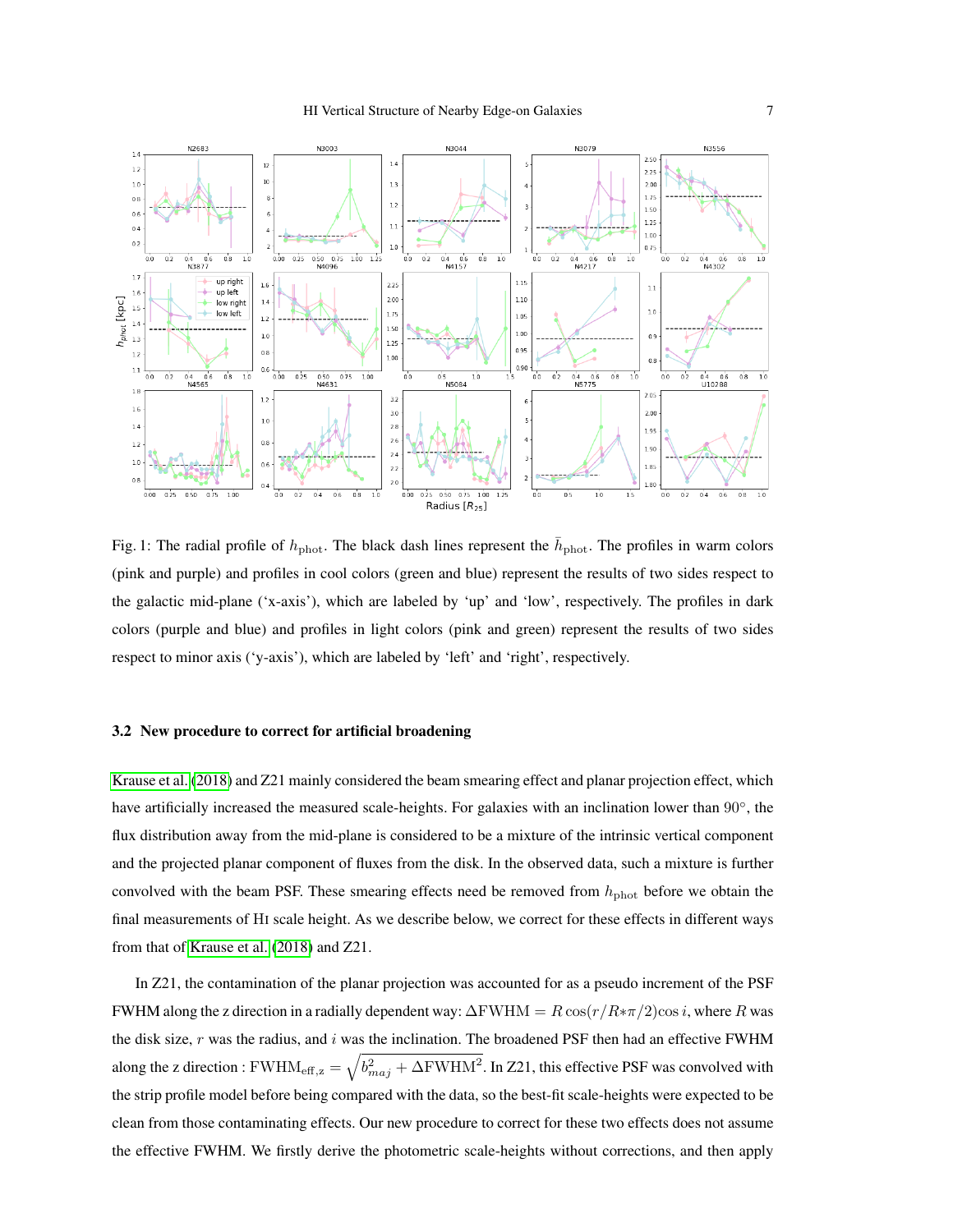<span id="page-7-0"></span>correction equations which are calibrated by comparing the real and measured values of scale-heights from moment-0 images of mock cubes. The details are described in section 3.3.

Additionally, we consider a third systematic effect artificially increasing  $\bar{h}_{\text{phot}}$  but not considered in Z21, called edge-on projection. This effect is the projection of emission from outer disks even when the disk is perfectly edge-on, as most disks have the flaring feature [\(Brinks & Burton 1984;](#page-17-11) [Bigiel & Blitz](#page-16-1) [2012\)](#page-16-1). Such an effect is exacerbated in the HI observations as the HI disks are flat and extended in HI-rich galaxies [\(Walter et al. 2008;](#page-19-22) [de Blok et al. 2008\)](#page-17-23). The correction for this edge-on projection effect on the photometric scale-heights is presented in section 3.3.

#### 3.3 Investigation of scale-height broadening based on mock cubes

We use mock cubes to quantify the extent of over-estimating the scale-heights due to effects of PSF smearing, planar projection, and edge-on projection. The errors are calculated as  $1-\sigma$ .

We generate mock HI cubes with the GALMOD task of BBarolo [\(Di Teodoro & Fraternali 2015\)](#page-17-24), using the HI scale height profiles derived in [Bacchini et al.](#page-16-3) [\(2019\)](#page-16-3) for eight THINGS galaxies, along with the velocity dispersion profiles, surface density profiles, and rotation curves in that paper. We have excluded two galaxies from the original sample of [Bacchini et al.](#page-16-3) [\(2019\)](#page-16-3), DDO 154 and NGC 2976, because of their low stellar masses  $log M<sub>*</sub> = 7.1$  and 9.1, while the lowest stellar mass of the CHANG-ES edge-on sample is  $log M_* = 9.96$ . We call these eight galaxies the input sample.

The inclination i and maximum radius of ring  $r_{\text{max}}$  (larger than  $R_{25}$  in all cases) are fixed for each model disk, but vary between model disks. Each model disk is built with rings of different radius  $r$ . For each r, the HI ring has scale height  $h_r$ , rotation velocity  $v_r$ , velocity dispersion  $\sigma_r$ , and surface density  $\Sigma_r$ , with values determined by interpolating the related radial profiles of a galaxy from the input sample. The last data point in a radial profile is repeated if  $r_{\text{max}}$  exceeds that. The cube and resulted moment-0 map are firstly generated at the original THINGS resolution (i.e. the highest resolution) with GALMOD. Later, the spatial resolution of the output moment-0 maps can be changed through convolving with gaussian kernels. We add gaussian noise with sigma equivalent to the median rms of the CHANG-ES HI moment-0 maps to the model moment-0 maps. Similar to how we treat the CHANG-ES data, when deriving  $h_{\text{phot}}$ , we only use the data points with signal to noise ratio larger than 3 along each vertical strip to fit gaussian models. We use the scale-height averaged within the radius  $R_{25}$ ,  $\bar{h}$ , as the parameter to be tested. We compare the photometrically measured  $\bar h$  ( $\bar h_{\rm phot}$ ) to the real  $\bar h$  of models ( $\bar h_{\rm true}$ ).

In the following, we firstly investigate separately each of the effects causing systematic biases, including PSF smearing, planar projection, and edge-on projection. Then we take these effects together, and correct  $\bar{h}_\text{phot}$  against  $\bar{h}_\text{true}$ .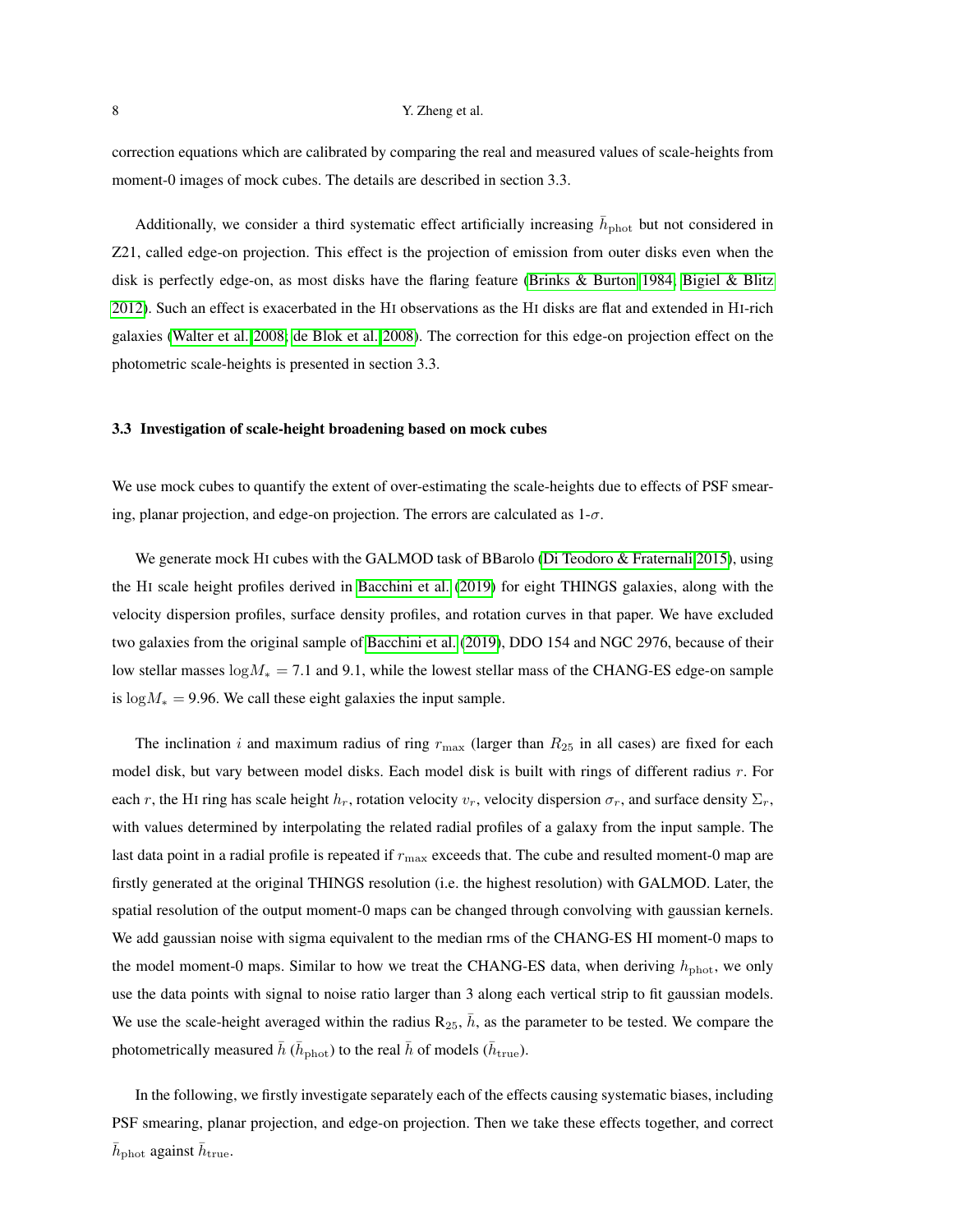<span id="page-8-0"></span>

Fig. 2: The PSF smearing on photometric scale-height  $\bar{h}_{\text{phot}}$ , with the best-fit (black dash) line and median distribution (red line).

#### *3.3.1 Effect of PSF smearing*

For the test of the PSF smearing effect, we fix the inclination of the mock galaxies to 90° and vary the beam's major axis  $(b_{maj})$  of the data cube from the highest resolution of  $b_{maj} = 1.5$ " (pixel size of the THINGS data) to the lowest resolution corresponding to the minimum value of the uncorrected  $\bar{h}_{\text{phot}}/b_{maj}$  in the CHANG-ES edge-on sample, with a step of  $\Delta b_{maj} = 1.5$ ". We generate 117 mock HI cubes. We quantify with decreasing resolution, how  $\bar{h}_{\text{phot}}$  is increasingly over-estimated with respect to the measurement at the best resolution  $\bar{h}_0$ . The result is shown in Figure [2.](#page-8-0) The median trend of the over-estimation has a relatively small scatter of 1.85%, and is fitted with the following equation:

$$
\bar{h}_{\text{phot}}^2 - \bar{h}_0^2 = 0.234 \, b_{maj}^2,\tag{1}
$$

which could be approximated as a convolution with an effective Gaussian kernel. When the beam is less than 25% of  $\bar{h}_{\text{phot}}$ , the  $\bar{h}_{\text{phot}}$  will have an uncertainty due to PSF smearing of 0.19%.

## *3.3.2 Effect of planar projection*

In the following, we investigate the planar projection effect, which however is likely to interfere with the edge-on projection effect. We use the highest resolution of 1.5", and vary the inclination of the galaxy disk from 80 $\degree$  to 90 $\degree$  with a step of 1 degree. We also vary the disk sizes in the mocks,  $r_{max}$ . The range of  $r_{max}$ is set such that  $r_{max}/R_{25}$  are between 1 and maximum  $R_{\text{HI}}/R_{25}$  of CHANG-ES HI sample. We build 21 mock cubes for each inclination, thus in total 231 mock cubes.

We quantify with decreasing inclination angle, how  $\bar{h}_{\text{phot}}$  is increasingly over-estimated with respect to the measurement when the galaxy is perfectly edge-on  $\bar{h}_{90}$ . Figure [3\(](#page-9-0)a) shows the result of the 231 mocks (points), with the median distribution (red line). At a given inclination, the planar projection effect has large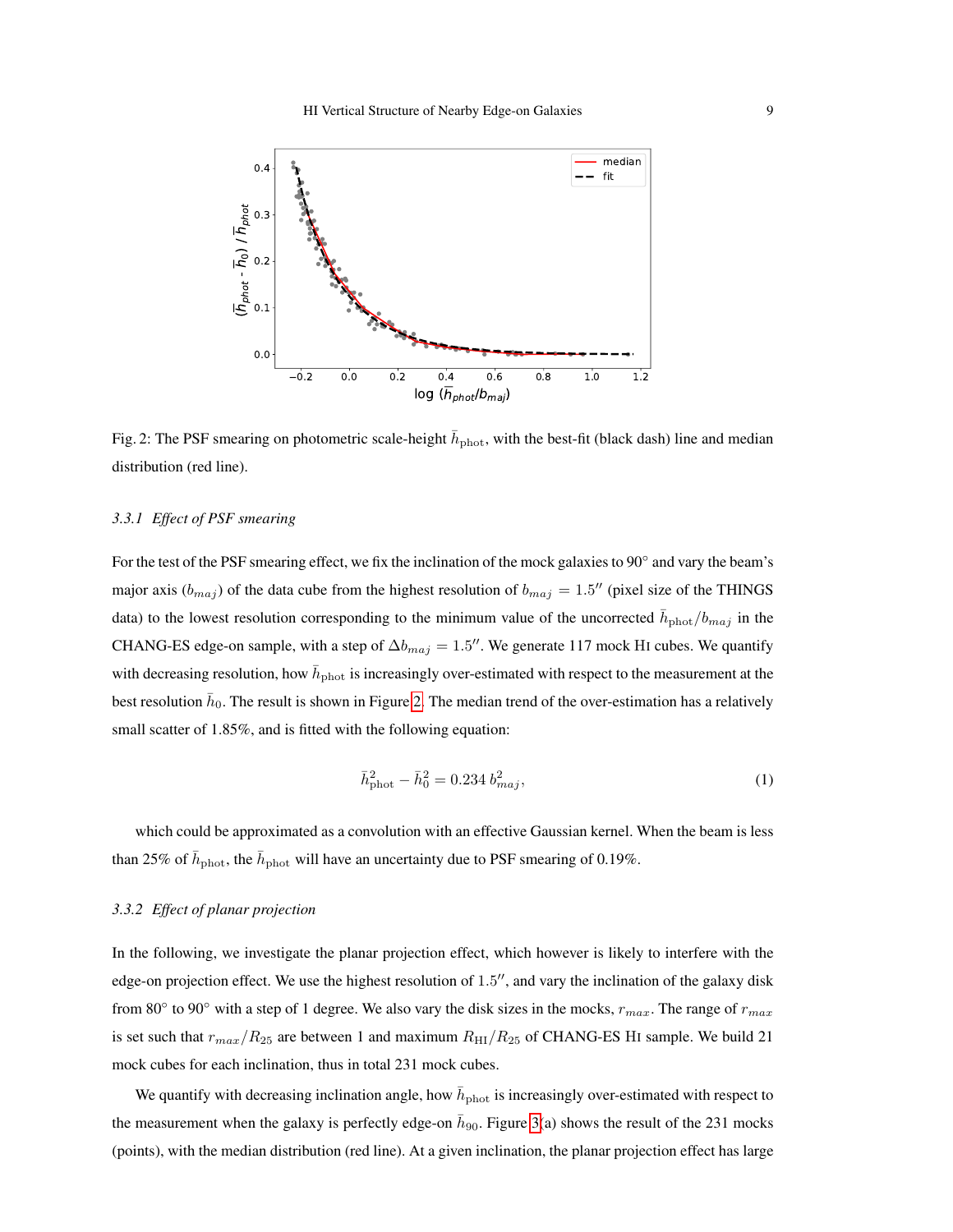<span id="page-9-0"></span>

Fig. 3: Mock tests about planar and edge-on projections. (a) The planar projection effect: the relation between  $y' = (\bar{h}_{\text{phot}} - \bar{h}_{90})/\bar{h}_{\text{phot}}$  and  $\cos i$ . The red curve is the median relation. (b) The effect of edge-on projection in causing the scatter in panel a: the relation between  $\Delta y'$  and parameters describing the shape of flaring of disk. The red line is 1:1 line. (c) Similar to panel a, but  $\bar{h}_{90}$  is replaced by  $\bar{h}_{true}$ . The black dashed curve is best-fit 3rd order polynomial relation to the red curve. (d) Similar as panel a, but  $\Delta y$  is the offset of data points from the best-fit relation (black dashed curve) in panel c.

scatter varying between different input galaxies. We explain and justify below, the edge-on projection is likely responsible for this large scatter.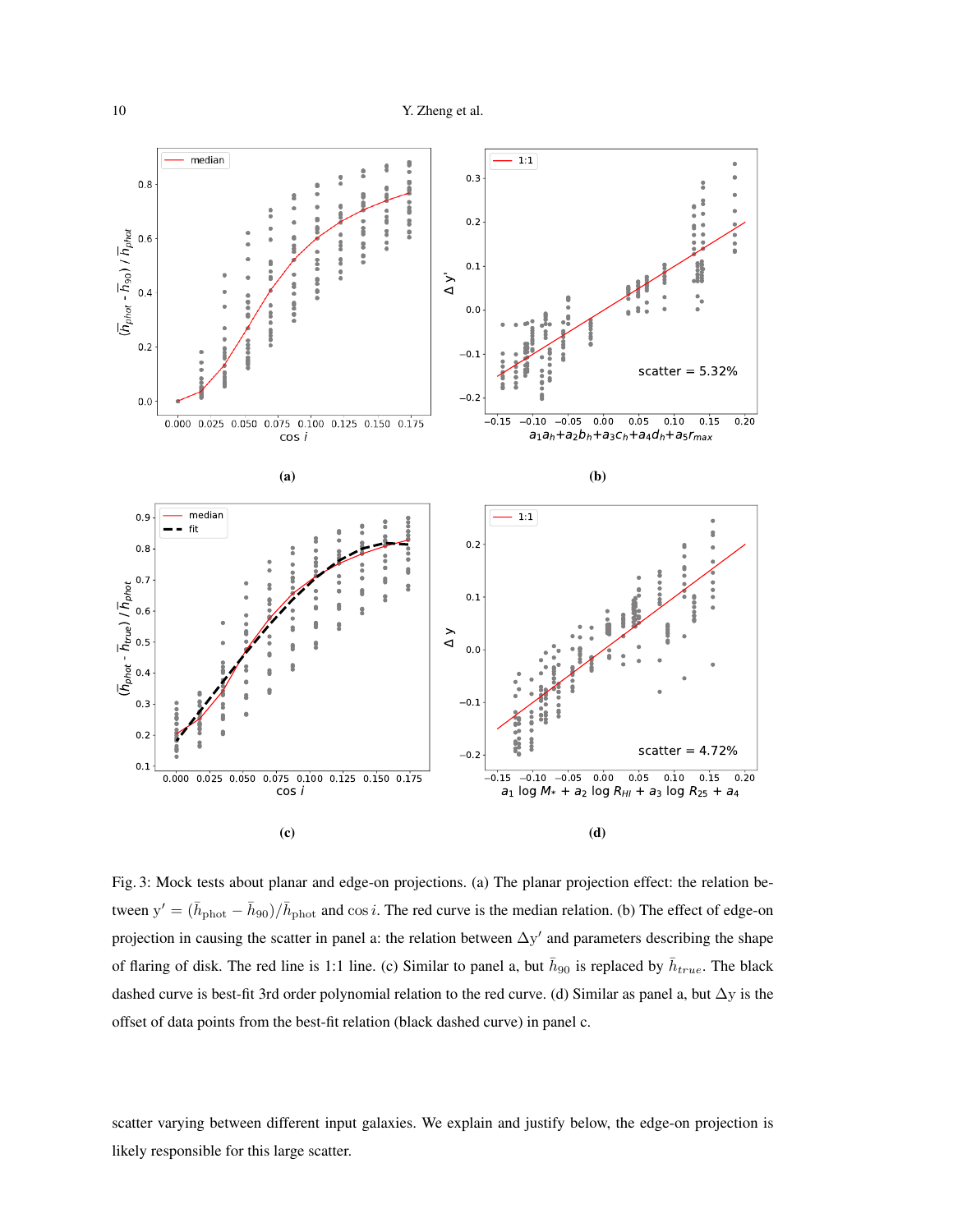#### <span id="page-10-0"></span>*3.3.3 Effect of edge-on projection*

The edge-on projection is mainly caused by disk flaring. It interferes with the planar projection because each line of sight intercept different (and more) disk rings in a flared disk from in a flat disk.

To parametrize the shape of underlying HI flaring, for each galaxy in the input sample, we fit the scale height radial profile with a 3-rd order polynomial equation  $h(r)=a_h r^3+b_h r^2+c_h r+d_h.$  The 4 coefficients of the polynomial equation, together with  $r_{max}$ , are parameters to quantify the effect of edge-on projection. We define  $y' = (\bar{h}_{phot} - \bar{h}_{90})/\bar{h}_{phot}$ , so that the scatter of data points from the median curve (the red line in Figure [3\(](#page-9-0)a)) is quantified as  $\Delta y' = y'$  – median(y'). We fit a linear relation of the 5 parameters describing the edge-on projection to predict  $\Delta y'$  (dashed line in Figure [3\(](#page-9-0)b)). The strong linear correlation with a small scatter of 5.32% implies that the effect of edge-on projection indeed accounts for a large fraction of the scatter around the median relation in Figure [3\(](#page-9-0)a).

The analysis in Figure [3\(](#page-9-0)a) and (b) proves that the edge-on projection effect is indeed involved in the planar projection effect. The underlying flaring shape and  $r_{max}$  used to fit  $\Delta y'$  in [3\(](#page-9-0)b) are inputs of mocks which cannot be directly measured in observations. Motivated by the quasi-static equilibrium model of gas (based on which [Bacchini et al.](#page-16-3) [\(2019\)](#page-16-3) derived the scale-heights of the input sample), we consider M∗,  $M_{\text{HI}}$ ,  $R_{\text{HI}}$ ,  $R_{25}$  and SFR as candidate parameters that may mimic the combined effect of the underlying shape of HI flaring and  $r_{max}$ . We test different combination of these candidate parameters and find that the combination of  $M_*$ ,  $R_{\rm HI}$  and  $R_{25}$  are enough to derive similarly tight relation with  $\Delta y'$  as when using  $r_{max}$ and the 4 coefficients describing the underlying shape of HI flaring.

In addition to interfering with planar projection, the edge-on projection further cause a difference between the perfectly edge-on  $\bar{h}_{90}$  and model input  $\bar{h}_{true}$ . This because in an edge-on view, the flaring outer disk can dominate the surface brightness at high  $z$ , where  $z$  is the vertical distance from the mid-plane. Thus, in the following, we consider the planar projection and edge-on projection effects together, and correct  $\bar{h}_{\text{phot}}$  to  $\bar{h}_{true}$ .

#### *3.3.4 Correcting for both planar and edge-on projection effects together*

We correct two projection effects from  $\bar{h}_{\text{phot}}$  to derive  $\bar{h}_{true}$ . We do it in a similar way as in the last section, with two major modifications:  $\bar{h}_{90}$  is replaced by  $\bar{h}_{true}$ , and the parameters describing the flaring profile shapes are replaced by  $M_*$ ,  $R_{\rm HI}$  and  $M_{\rm HI}$ .

The median relation between  $(\bar{h}_{\text{phot}} - \bar{h}_{true})/\bar{h}_{\text{phot}}$  and  $\cos i$  is derived to quantify the effect of planar projection (Figure [3\(](#page-9-0)c)). The median trend has a scatter of  $10.04\%$ . Interestingly, the scatter looks much smaller than in Figure [3\(](#page-9-0)a), possibly because different systematic biases cancel out. A 3-rd order polynomial equation is fitted to the median curve:

$$
\frac{\bar{h}_{\text{phot}} - \bar{h}_{true}}{\bar{h}_{\text{phot}}} = c_3(\cos i)^3 + c_2(\cos i)^2 + c_1(\cos i) + c_0,\tag{2}
$$

in which  $c_3 = -97.91$ ,  $c_2 = 7.15$ ,  $c_1 = 5.36$  and  $c_0 = 0.18$ .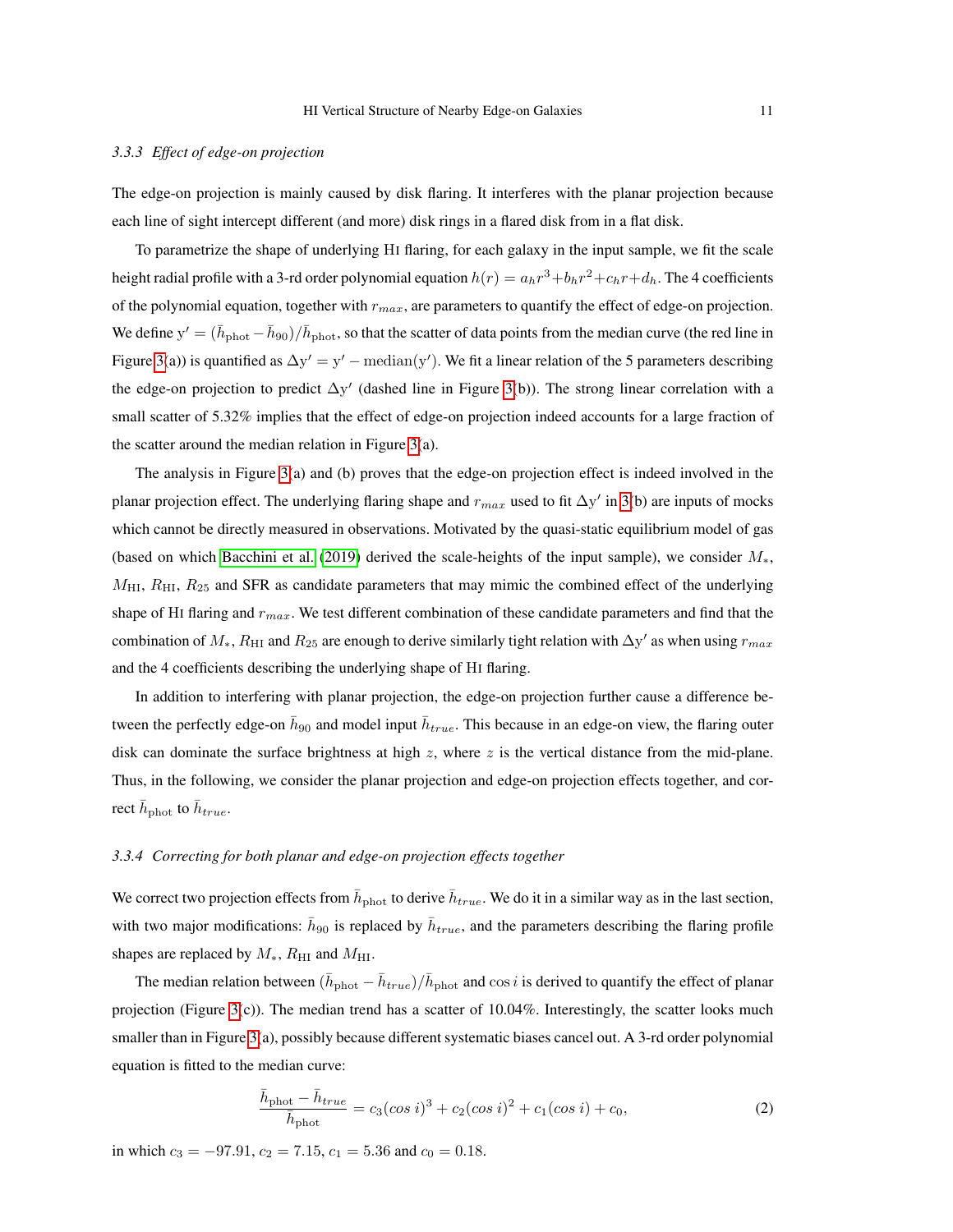<span id="page-11-1"></span><span id="page-11-0"></span>

Fig. 4: The corrected scale-heights  $\bar{h}$  of mock cubes with CHANG-ES edge-on sample median parameters vs. input value  $\bar{h}_{\text{true}}$ . Grey line is 1:1 line.

We calculate the offset of  $(\bar{h}_{phot} - \bar{h}_{true})/\bar{h}_{phot}$  from the prediction of the best-fit relation, and denote it as  $\Delta$ y. Finally, we fit a linear relation of  $\Delta$ y as a function of  $M_*$ ,  $R_{\rm HI}$  and  $R_{25}$ .

$$
\Delta y = 0.28 \log M_{*} + 0.68 \log R_{\text{HI}} - 0.99 \log R_{25} - 2.69 \tag{3}
$$

We use the equations (1-3) derived above, to correct for the three associated observational effects together from photometric scale-heights. To test the goodness of such a methodology, we produce mock cubes with the median beam size (15 arcsec) and median inclination angle (85 degree) of the CHANG-ES edgeon sample. We obtain the photometric scale-heights, and correct for the observational effects as described above. Figure [4](#page-11-0) shows that the corrected scale-heights agree very well with the true scale-heights. The fit shows that the uncertainty in the photometrically measured scale height is typically 9.36% of the true scale height, when the mock galaxies have median properties of CHANG-ES galaxies.

We do not consider the projection effect of warps, for with the limited sensitivity and spectral resolution, as well as the nearly edge-on nature of the sample, it is difficulty to reliably identify warps misaligned with respect to the inclination of the main disk. For example, most warps start near or beyond  $R_{25}$  [\(Briggs](#page-17-17) [1990\)](#page-17-17) but due to our limited sensitivity we are unable to detect much HI beyond  $R_{25}$  (median  $R_{\rm HI}/R_{25}$  =  $1.14 \pm 0.33$ ). Fortunately, this may reduce a putative warp's contribution to our photometric determination of  $\bar{h}_\mathrm{phot}$ . Additionally the potential contamination from warps is difficult to quantify even when kinematical modeling is involved [\(Yim et al. 2014;](#page-19-15) [Bacchini et al. 2019\)](#page-16-3). For these reasons we leave the effect of warps as a caveat to be investigated in the future.

In summary, these mock tests justify that photometrically derived scale-heights can indicate the true scale-heights of galaxies after properly account for the observational effects of PSF smearing, planar projection, and edge-on projection.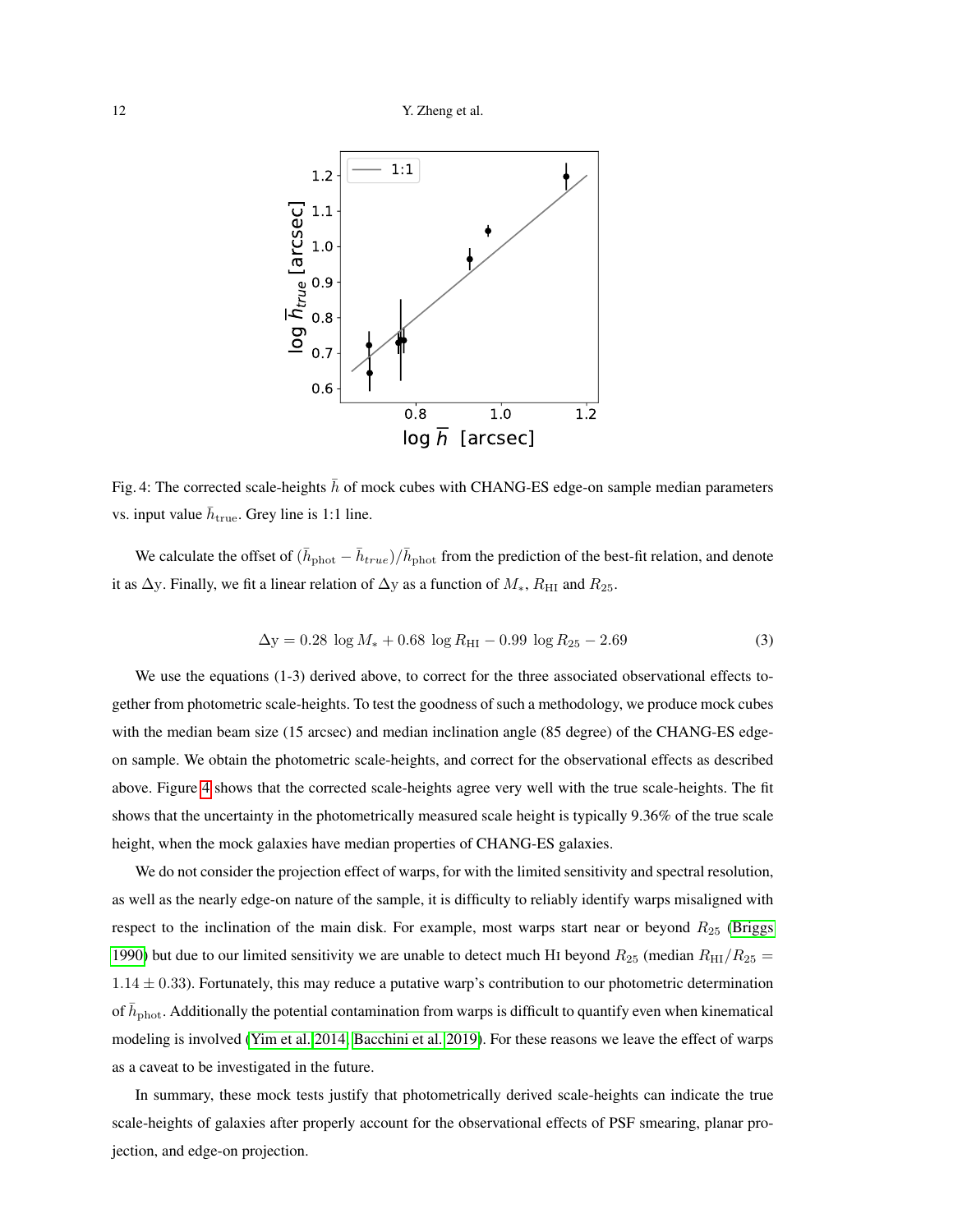Table 2: The HI Scale Height and Other Physical Parameters

<span id="page-12-1"></span><span id="page-12-0"></span>

| Galaxies         | $h_{\rm phot}$    | $\boldsymbol{h}$ | $\bar{h}$       | $\bar{h}^a_{Z21}$ | $\Sigma_{\rm Mtot, r25}^{b}$ | $\Sigma_{\text{Mbaryon},r25}^{c}$                                                              | ${{\rm SFR}_{\rm H}}^d_{\alpha+22\mu{\rm m}}$ |
|------------------|-------------------|------------------|-----------------|-------------------|------------------------------|------------------------------------------------------------------------------------------------|-----------------------------------------------|
|                  | ['']              | ['']             | [kpc]           | [kpc]             |                              | $[10^7 M_{\odot} \text{kpc}^{-2}] [10^7 M_{\odot} \text{kpc}^{-2}] [M_{\odot} \text{yr}^{-1}]$ |                                               |
| <b>NGC 2683</b>  | $22.64 \pm 4.60$  | $9.69 \pm 2.18$  | $0.29 \pm 0.07$ | $0.79 \pm 0.27$   | 29.84                        | 6.70                                                                                           | $0.25 \pm 0.03$                               |
| <b>NGC 3003</b>  | $26.77 \pm 11.53$ | $13.00 \pm 5.94$ | $1.60 \pm 0.73$ | $4.33 \pm 2.08$   | 3.64                         | 1.69                                                                                           | $1.56 \pm 0.16$                               |
| <b>NGC 3044</b>  | $11.43 \pm 0.94$  | $4.00 \pm 0.63$  | $0.39 \pm 0.06$ | $1.0 \pm 0.28$    | 12.18                        | 3.11                                                                                           | $1.75 \pm 0.16$                               |
| <b>NGC 3079</b>  | $20.26 \pm 6.59$  | $6.82 \pm 2.52$  | $0.68 \pm 0.25$ | $2.35 \pm 1.15$   | 7.01                         | 4.58                                                                                           | $5.08 \pm 0.45$                               |
| NGC 3556         | $25.82 \pm 5.29$  | $4.91 \pm 1.12$  | $0.34 \pm 0.08$ | $1.89 \pm 0.45$   | 7.51                         | 5.15                                                                                           | $3.57 \pm 0.3$                                |
| <b>NGC 3877</b>  | $15.90 \pm 1.69$  | $7.56 \pm 1.00$  | $0.65 \pm 0.09$ | $1.74 \pm 0.2$    | 10.15                        | 5.77                                                                                           | $1.35 \pm 0.12$                               |
| <b>NGC 4096</b>  | $23.93 \pm 4.43$  | $8.28 \pm 1.71$  | $0.41 \pm 0.09$ | $1.48 \pm 0.28$   | 13.42                        | 3.82                                                                                           | $0.71 \pm 0.08$                               |
| <b>NGC 4157</b>  | $17.51 \pm 1.70$  | $5.02 \pm 0.64$  | $0.38 + 0.05$   | $1.23 \pm 0.28$   | 12.62                        | 4.90                                                                                           | $1.76 \pm 0.18$                               |
| <b>NGC 4217</b>  | $9.85 \pm 0.67$   | $3.66 \pm 0.56$  | $0.37 \pm 0.06$ | $0.93 \pm 0.17$   | 14.61                        | 5.15                                                                                           | $1.89 \pm 0.18$                               |
| <b>NGC 4302</b>  | $9.89 \pm 1.16$   | $6.03 \pm 1.76$  | $0.57 \pm 0.17$ | $0.96 \pm 0.21$   | 14.36                        | 4.16                                                                                           | $0.92 \pm 0.08$                               |
| NGC 4565         | $16.76 \pm 2.51$  | $9.56 \pm 1.76$  | $0.55 \pm 0.10$ | $1.27 \pm 0.22$   | 11.15                        | 3.03                                                                                           | $0.96 \pm 0.09$                               |
| NGC 4631         | $18.66 \pm 4.01$  | $17.85 \pm 4.45$ | $0.64 \pm 0.16$ | $0.78 \pm 0.27$   | 6.99                         | 2.47                                                                                           | $2.62 \pm 0.22$                               |
| <b>NGC 5084</b>  | $21.45 \pm 1.89$  | $18.47 \pm 2.43$ | $2.10 \pm 0.28$ | $2.95 \pm 0.35$   | 14.30                        | 1.98                                                                                           | $0.1 \pm 0.03^*$                              |
| <b>NGC 5775</b>  | $15.17 \pm 1.86$  | $3.14 \pm 0.75$  | $0.44 \pm 0.11$ | $2.01 \pm 0.56$   | 14.57                        | 9.31                                                                                           | $7.56 \pm 0.65$                               |
| <b>UGC 10288</b> | $11.35 \pm 0.29$  | $7.19 \pm 0.51$  | $1.19 \pm 0.09$ | $1.91 \pm 0.09$   | 6.33                         | 1.87                                                                                           | $0.66 \pm 0.07$                               |

Notes: <sup>a</sup> The Gaussian averaged scale height through corrected using the method in Z21.

<sup>b</sup> Total mass surface density  $\Sigma_{\text{Mtot},r25} = M_{\text{tot}}/(\pi * R_{25}^2)$ , where  $M_{tot}$  [\(Irwin et al. 2012\)](#page-17-21) is the total mass within the blue isophotol radius  $R_{25}$  in kpc, calculated using the velocity amplitude based on line width.

<sup>c</sup> Baryon mass surface density  $\Sigma_{\text{Mbaryon},r25} = M_{\text{baryon}}/(\pi * R_{25}^2)$ , where  $M_{\text{baryon}} = 1.4 \times M_{\text{HI}} + M_*$  is the baryon mass within the blue isophotol radius  $R_{25}$  in kpc.

<sup>d</sup> Star formation rates were estimated by combination of Hα and 22  $\mu$ m data, taken from Paper XVII [\(Vargas et al. 2019\)](#page-19-18), except NGC 5084. Lacking H $\alpha$  observation, the star-formation rate of NGC 5084 is only estimated by 22  $\mu$ m data, taken from Paper IV [\(Wiegert et al. 2015\)](#page-19-14).

## 3.4 Deriving the corrected scale-heights

We apply the correction equations estimated from the mock tests to the CHANG-ES photometric measurements  $\bar{h}_{\text{phot}}$ , and calculate the corrected scale-heights  $\bar{h}$ , which are presented in Table [2.](#page-12-0) The final errors of  $\bar{h}$  in this table include the uncertainties associated with these corrections and the propagated uncertainty of the disk inclination  $(\pm 1^{\circ})$ . The scientific analysis will be conducted based on these corrected values. We note that the galaxies largely effected by beam smearing are NGC 4302, NGC 5084, and UGC 10288 due to their low resolution compared with uncorrected photometric scale height, while the uncertainties in Table [2](#page-12-0) for NGC 3877 and NGC 4157 are dominated by inclination angle. The edge-on projection correction significantly reduces the putative overestimate of the photometric scale height. After these corrections NGC 5084 whose HI distribute in a large ring, and the tidally perturbed galaxy NGC 3003 which has the lowest mass density among the sample, still have large  $\bar{h}$ , while the remainder of the galaxies have scale heights approaching those in the literature [\(Bacchini et al. 2019\)](#page-16-3).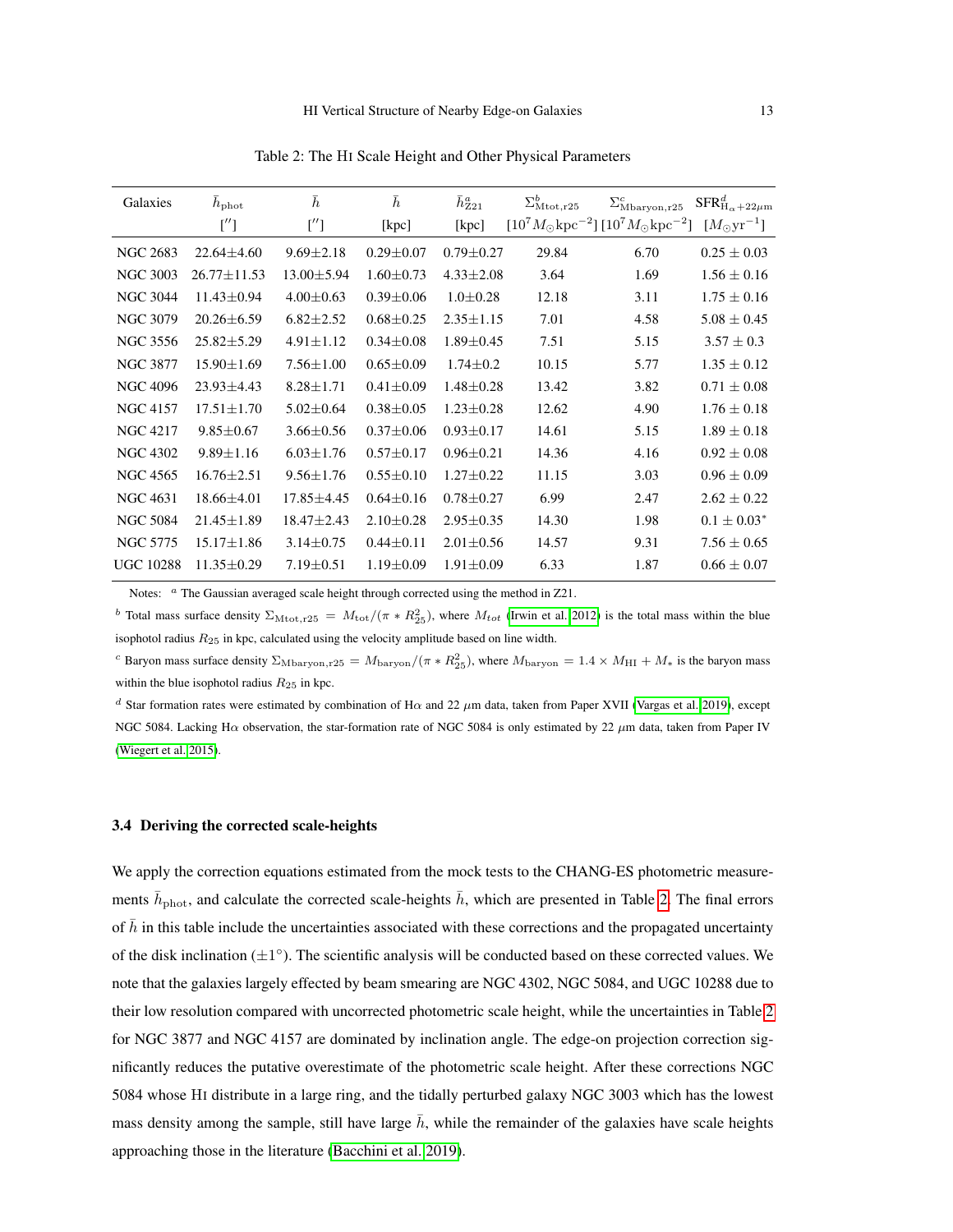## <span id="page-13-0"></span>4 RESULTS

We present how the HI scale heights averaged within the optical radius,  $\bar{h}$ , correlates with other galactic properties in the left panels of Figures [5](#page-20-0) and [6.](#page-21-0) As labeled in the figures, the Pearson correlation coefficient (R) is calculated based on the whole sample excluding NGC 5084.

NGC 5084 is excluded from the correlation coefficient calculation (and fitting for linear relations as well) because of the globally peculiar structure of the whole disk. Most of its HI distributes on an outer ring-like structure. This HI 'ring' is following a faint optical outer ring and is tilted with respect to the main optical disk by about 5 deg [\(Gottesman & Hawarden 1986;](#page-17-25) [Zeilinger et al. 1990\)](#page-19-23). The origin of the misaligned HI ring is possibly external gas accretion from satellites, as NGC 5084 is one of the most massive galaxies in its group environment. As the HI ring is beyond the optical disk, its scale-height is unlikely to be strongly related with the stellar properties. We keep it in the sample, mainly to demonstrate how far galaxies can deviate from major scaling relations when they are globally unsettled.

For the rest galaxies, we use different colors to separate the tidally interacting systems (red) from the relatively unperturbed galaxies (blue).

The right panels of Figures [5](#page-20-0) and [6](#page-21-0) show the corresponding previous results presented in Z21 as comparisons. The averaged Gaussian HI scale heights from method of Z21 are labeled as  $\bar{h}_{Z21}$  (see Table [2\)](#page-12-0). In Z21, those figures with exponential scale height were presented in Figure 7 and 8 but not discussed in details, for the systematic broadening effects had not been investigated and quantified. In this paper, we can look into the trends in figures in more details.

Figure [5\(](#page-20-0)a) shows a correlation between  $\bar{h}$  and  $R_{\text{HI}}$ . The black dashed line shows the best-fit linear relation  $\log \bar{h} = 0.49 \log R_{\text{HI}} - 0.89$ . The most significant outliers include two tidal interacting systems (NGC 3003 and NGC 5775), and the peculiar galaxy N5084. From Figure 5 in Z21, NGC 3003 presents signature of recent gas-rich minor merger in the south-west corner. From literature studies, NGC 5775 seems to be in the early stage of a major merger and HI masses are likely transferred from its neighbor galaxy NGC 5774. This result shows that HI disks grow thicker when their diameters are larger, which has been found for disks in other wavelengths, for example the optical [\(de Grijs & Peletier 1997;](#page-17-26) [Zasov et al.](#page-19-24) [2002\)](#page-19-24) and the radio continuum [\(Krause et al. 2018\)](#page-18-18). In Z21, we obtained a similar relation between  $\bar{h}_{Z21}$ and  $R_{\rm HI}$  but with a different slope, for  $\bar{h}_{Z21}$  there were not sufficiently corrected for artificial broadening.

In Figure [5\(](#page-20-0)b),  $\hbar$  is significantly anti-correlated with total mass surface density  $\Sigma_{\text{Mtot},r25}$ . The globally peculiar galaxy NGC 5084 is again an outlier. Interestingly, most of the tidally perturbed galaxies in our sample do not behave as outliers in the relation. It implies that normally tidal interacting effects are not dominating in determining the thickness of those HI disks. To confirm this speculation, we also test and find no clear correlation between  $\bar{h}$  and the local number density of galaxies  $\rho$  (taken from Paper I; [Irwin](#page-17-21) [et al.](#page-17-21) [\(2012\)](#page-17-21)). This result holds even when we select galaxies with low mass densities. The data points from Z21 show similar strong anti-correlation between  $\bar{h}_{Z21}$  and  $\Sigma_{\text{Mtot},r25}$ , indicating that the trend is strong enough to show itself above the systematic biases.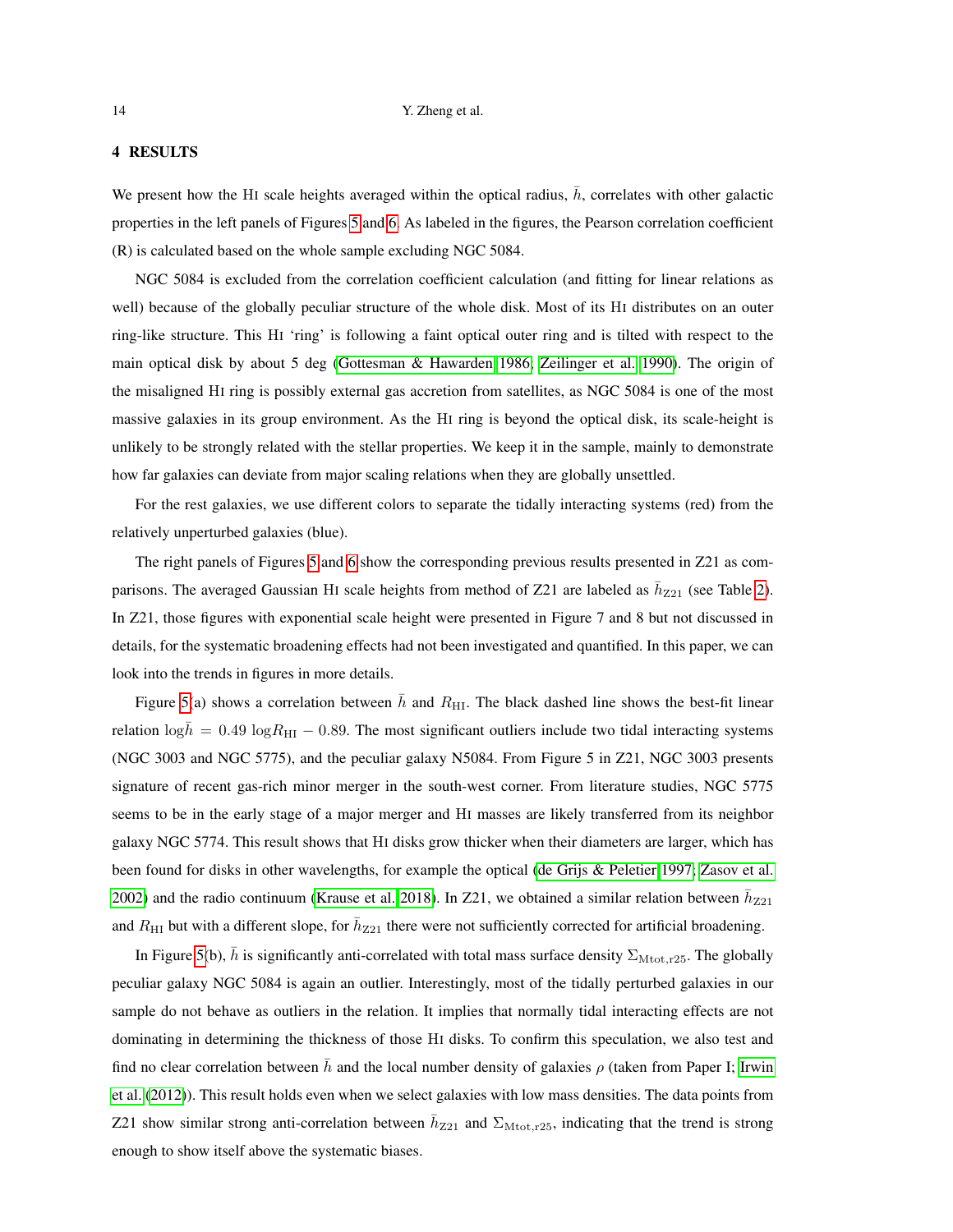<span id="page-14-0"></span>In Figure [5\(](#page-20-0)c), there is a moderate anti-correlation between  $\bar{h}$  and baryonic mass surface density  $\Sigma_{\text{Mbarvon},r25}$ . The correlation is weaker than that of  $\Sigma_{\text{Mtot},r25}$  (implications are discussed in Section 5). Different from the anti-correlation presented here, the trend of Z21 shows no correlation with R value equal to -0.19 with a scatter of 0.28. This inconsistent result implies that the analysis of the systematic biases in this work is useful and a correction is necessary.

In Figure [6\(](#page-21-0)a), for our whole sample, there is no clear correlation between  $\bar{h}$  and star-formation rate surface density  $\Sigma_{\rm SFR}$ . We also study the possible relation of h with the ratio between  $\Sigma_{\rm SFR}$  and  $\Sigma_{\rm Mtot,25}$ in Figure [6\(](#page-21-0)b) and no correlation is observed. This is consistent with Z21 in which no correlation was found between  $\bar{h}_{Z21}$  and  $\Sigma_{\rm SFR}$ , and between  $\bar{h}_{Z21}$  and  $\Sigma_{\rm SFR}/\Sigma_{\rm Mtot,r25}$ , when the broadening effects are not as properly corrected for as in this paper.

# 5 DISCUSSION ON THE SCALING RELATIONS OF THE SCALE HEIGHT

One of the major results in this paper is that we find the averaged HI scale height  $h$  to be significantly anti-correlated with the total mass surface density  $\Sigma_{\text{Mtot},r25}$ . Such a relation seems largely expected from the vertical hydrostatic equilibrium model of HI, as gravity restores the HI to the mid-plane of the disk. However, in theory, only the mass within the disk layers contributes effectively to the gravity that restores the HI [\(Forbes et al. 2012;](#page-17-27) [Krumholz et al. 2018\)](#page-18-3), which our mass density parameters do not strictly indicate. For  $\Sigma_{\text{Mtot},r25}$ , the dark matter certainly extends beyond the disk layers, though there has been evidence that dark matter halos can be oblate in shape and thus concentrates more mass in the disk layers [\(Navarro et al.](#page-18-23) [1996,](#page-18-23) [1997\)](#page-18-24). On the other hand, as typically observed in other massive galaxies [\(McGaugh et al. 2000;](#page-18-25) [Catinella et al. 2012;](#page-17-28) [Richards et al. 2018\)](#page-18-26), the baryonic-to-total mass ratio is relatively high in our edgeon sample ( $\sim 0.35 \pm 0.15$ ), leaving space for uncertainties of the dark matter geometry.  $\Sigma_{\text{Mtot},r25}$  can be viewed as an upper limit of the gravitational mass restoring the HI disk in the vertical direction. The weaker anti-correlation between h and baryonic mass surface density  $\Sigma_{\text{Mbaryon},r25}$  implies that  $\Sigma_{\text{Mbaryon},r25}$  is not a perfect indicator of the restoring gravity when averaging over the radial range of the whole optical disk. The total mass is not commonly available for extra-galaxies, and thus as a result it is typically assumed that dark matter is not important and the baryonic mass is sufficient to explain most of the effects related to gravity within the optical radius of massive spiral galaxies. However, our results suggest that the effect of dark matter cannot be ignored at least for HI thickness. Typically, stars are dynamically much hotter than the neutral gas [\(Habets & Heintze 1981\)](#page-17-29), particularly so in massive galaxies [\(Weidner & Vink 2010;](#page-19-25) [Tan et al.](#page-19-26) [2014;](#page-19-26) [Krumholz 2015\)](#page-18-27). We may hence overestimate the gravitational contribution from stars, but on the other hand, we have neglected the molecular gas which may have compensated the over-estimated stellar contribution. There are also other uncertainties in the relation between  $\bar{h}$  and  $\Sigma_{\text{Mtot},r25}$  ( $\Sigma_{\text{Mbaryon},r25}$ ). For example, the Poisson equation in cylindrical coordinates indicates that the vertical gravitational acceleration not only depends on the local mass density within a given thickness, but also depends on the changing rate of the disk rotation curve (e.g. Eq. 13 of [Krumholz et al.](#page-18-3) [\(2018\)](#page-18-3)). However, our galaxies have high  $M_*$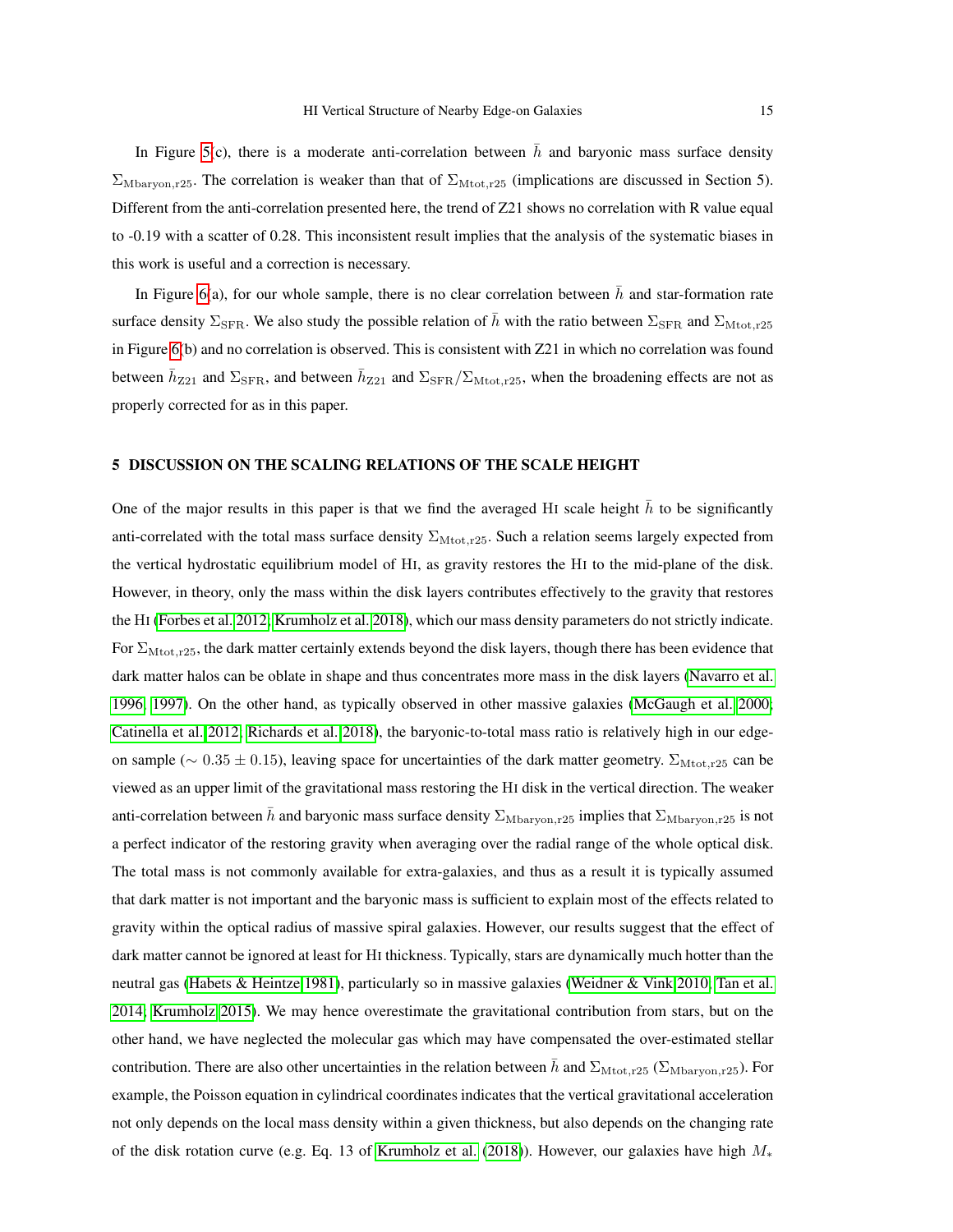<span id="page-15-0"></span>and massive galaxies typically have steeply rising and then flattened rotation curves [\(de Blok et al. 2008\)](#page-17-23), minimizing the effective gravitational contribution from this term. Despite all the caveats discussed above, h anti-correlates with  $\Sigma_{\rm Mbar,25}$  and particularly strongly with  $\Sigma_{\rm Mtot,25}$ , indicating the CHANG-ES HI disks are strongly regulated by gravity.

Here we only make a preliminary discussion and hypothesis on the results with  $\Sigma_{\rm SFR}$ , due to our limited sample size. Stronger conclusions should be made through larger dataset in the future. The supernova feedback and streaming motions of gas are both important channels to produce turbulence [\(Elmegreen et al.](#page-17-30) [2003;](#page-17-30) Schnorr Müller et al. 2011; [Schmidt et al. 2016;](#page-19-28) Ramón-Fox  $\&$  Bonnell 2017) and thus raise the HI disk thickness, and both channels are expected to be associated with star formation. Yet, we do not find a significant relation between  $\bar{h}$  and SFR surface densities. A possible reason is that the intrinsic trend is weak and buried under uncertainties, as SFR can be fueled in other ways than gas streaming motions, supernova feedback comes from stars formed earlier than reflected by the current SFR, and a large portion of energy from the supernova feedback may be distributed into gas of other phases. The magnetic pressure may also support the disk vertical structures [\(Krumholz et al. 2018\)](#page-18-3); although magnetic properties have been derived for several galaxies in the CHANG-ES program [\(Stein et al. 2019;](#page-19-29) [Krause et al. 2020;](#page-18-29) [Stein et al. 2020\)](#page-19-30), directly quantifying the magnetic pressure remains to be done.

Our results of HI scale heights appear to correspond with the study of [Krause et al.](#page-18-18) [\(2018\)](#page-18-18) (K18 hereafter) about the scale heights in the radio continuum. K18 found the radio scale heights correlate with the halo radius (See Figures 12, 13, and 14 in K18), anti-correlate with mass surface densities (See Figures 15, and 16 in K18), and do not correlate with SFR surface densities (See Figure 19 in K18) both in C- and Lband. These consistent results reflect the similar way of organizing their vertical structures for the different constituents of the ISM. In addition, we provide strong support for arguments in K18 that the underlying gravitational potential plays a more important role than star formation in determining disk scale heights. Star formation may be important in determining scale heights and structures in individual locations, but globally, the potential appears to dominate.

The really strong correlation between h and  $R_{\text{HI}}$  raises the possibility that other dependencies of h shown in this study are artificially caused by a mutual dependence on  $R_{\text{HI}}$ . Following the study in Z21, we thus test by showing the correlation between the normalized HI scale heights  $\bar{h}/R_{\rm HI}$  and other galac-tic properties in Figure [7.](#page-22-0) The  $\bar{h}/R_{\rm HI}$  shows no correlation with  $\Sigma_{\rm Mtot,r25}$ ,  $\Sigma_{\rm Mbarvon,r25}$ ,  $\Sigma_{\rm SFR}$ , and  $\Sigma_{\rm SFR}/\Sigma_{\rm Mtot, r25}$ . The same results were presented in Z21 and the right column of Figure 8, where the systematic biases are not corrected. These results imply that, it is indeed possible that the relation between h and  $\Sigma_{\text{Mtot},r25}$  is caused by the more intrinsic correlation between h and  $R_{\text{HI}}$  and are not independent or new. On the other hand, this dependence may have been blurred by other dependencies (e.g.,  $\bar{h}$  vs.  $\Sigma_{\rm SFR}$ ) which have contrary slopes. More data will be needed to test both hypothesises in the future.

In the end, we re-iterate that the biggest caveat of our analysis is that, due to the lack of kinematic information, we only obtain a rough measure of HI scale heights averaged over a large radial range, and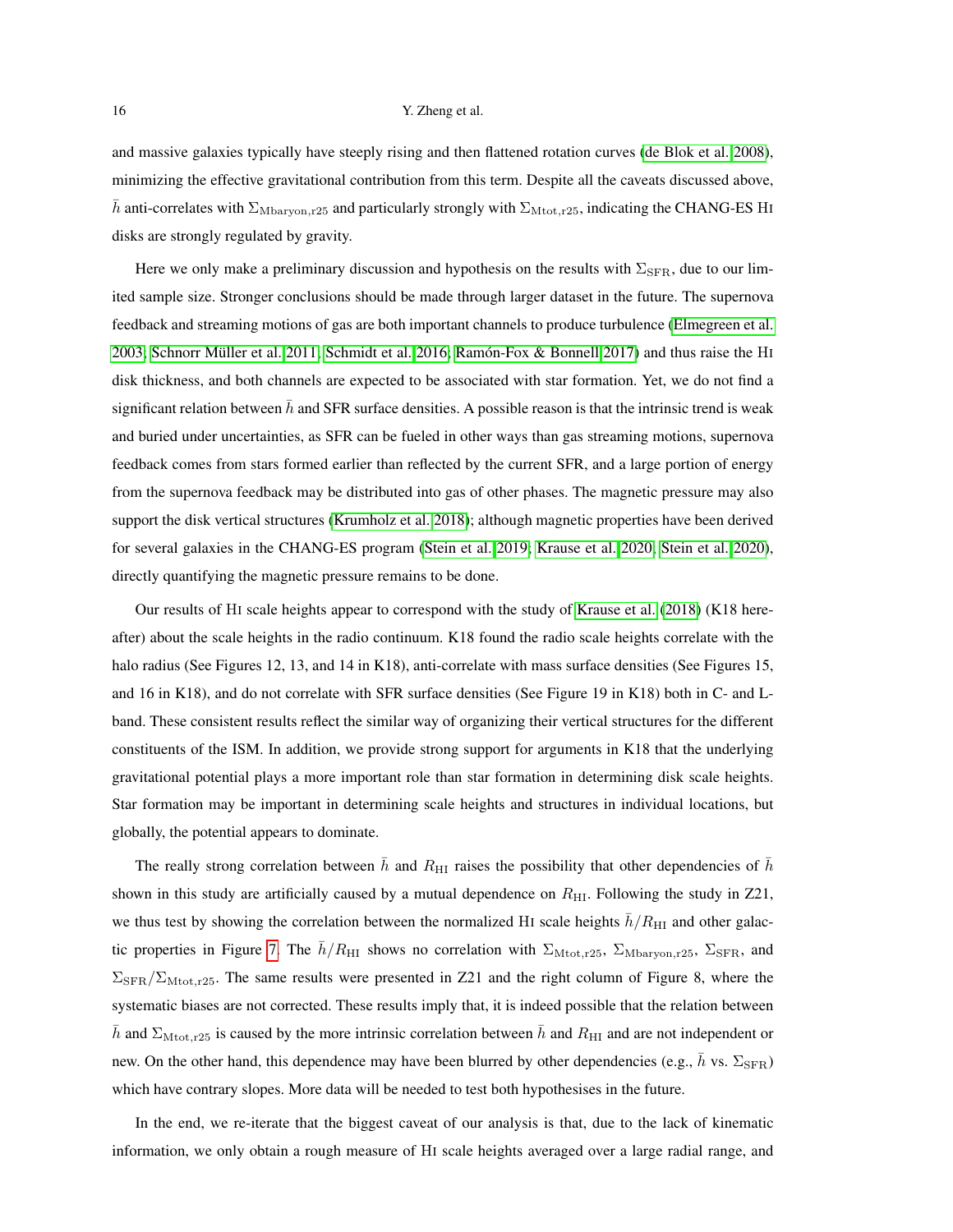<span id="page-16-8"></span>miss the typical flaring feature of galactic gas disks. The systematic uncertainty due to averaging needs to be quantified in the future, based on edge-on HI disks with properly modeled 3-d distributions.

#### 6 SUMMARY AND CONCLUSION

We measure HI scale height from 15 highly inclined (inclination> 80°) galaxies from the CHANG-ES sample. We build mock data cubes and images for the HI, to explore the feasibility of deriving disk thickness in the photometric way. We show that when the inclination of disks are not perfectly 90 degree, the directly measured disk scale-heights can be systematically overestimated as a result of planar projection, beam smearing, and disk flaring. We quantify the trends of these over-estimating effects, which are used as correcting equations for the directly measured disk scale heights. We derive the radially averaged Gaussian scale height within the optical radius for each galaxy and apply these corrections. We find a significant anticorrelation of the corrected scale height with the total mass surface density and the baryonic mass surface density. Compared with the results in Z21, these results imply that either the systematic broadening effects are corrected well in our method, or the underlying physical drivers is strong enough to show itself above the biases.

The result is consistent with predictions from the quasi-equilibrium model (Poisson equation) of HI vertical distribution, where the gravity is the primary force restoring the HI to the mid-plane of the disk[\(Krumholz et al. 2018\)](#page-18-3).

Acknowledgements We thank L. Bai, K. Zheng, X. Feng, Y. Fu, especially thank J. Zhu, Y. Yang, N. Yu, Z. Liang, H. Xu. J. Wang acknowledges support from the National Science Foundation of China (12073002, 11721303). Parts of this research were supported by High-performance Computing Platform of Peking University. This research made use of Photutils, an Astropy package for detection and photometry of astronomical sources [\(Bradley et al. 2020\)](#page-17-31). NOD3 [\(Muller et al. 2017\)](#page-18-22), Photutils [\(Bradley et al. 2020\)](#page-17-31), BBarolo ¨ [\(Di Teodoro & Fraternali 2015\)](#page-17-24)

## References

<span id="page-16-7"></span><span id="page-16-6"></span><span id="page-16-3"></span><span id="page-16-1"></span><span id="page-16-0"></span>Allaert, F., Gentile, G., Baes, M., et al. 2015, Astronomy and Astrophysics, 582 [5](#page-4-1) Bacchini, C., Fraternali, F., Iorio, G., & Pezzulli, G. 2019, A&A, 622, A64 [2,](#page-1-0) [8,](#page-7-0) [11,](#page-10-0) [12,](#page-11-1) [13](#page-12-1) Barnes, J. E., & Hernquist, L. 1992, ARA&A, 30, 705 [2](#page-1-0) Bell, E. F., McIntosh, D. H., Katz, N., & Weinberg, M. D. 2003, ApJS, 149, 289 [5](#page-4-1) Bigiel, F., & Blitz, L. 2012, The Astrophysical Journal, 756, 183 [2,](#page-1-0) [8](#page-7-0) Bigiel, F., Leroy, A., Walter, F., et al. 2008, The Astronomical Journal, 136, 2846 [2](#page-1-0) Bland-Hawthorn, J., Vlajic, M., Freeman, K. C., & Draine, B. T. 2005, The Astrophysical Journal, 629, 239 ´ [2](#page-1-0)

<span id="page-16-5"></span><span id="page-16-4"></span><span id="page-16-2"></span>Bosma, A. 1978, The distribution and kinematics of neutral hydrogen in spiral galaxies of various morphological types, PhD thesis, - [3](#page-2-0)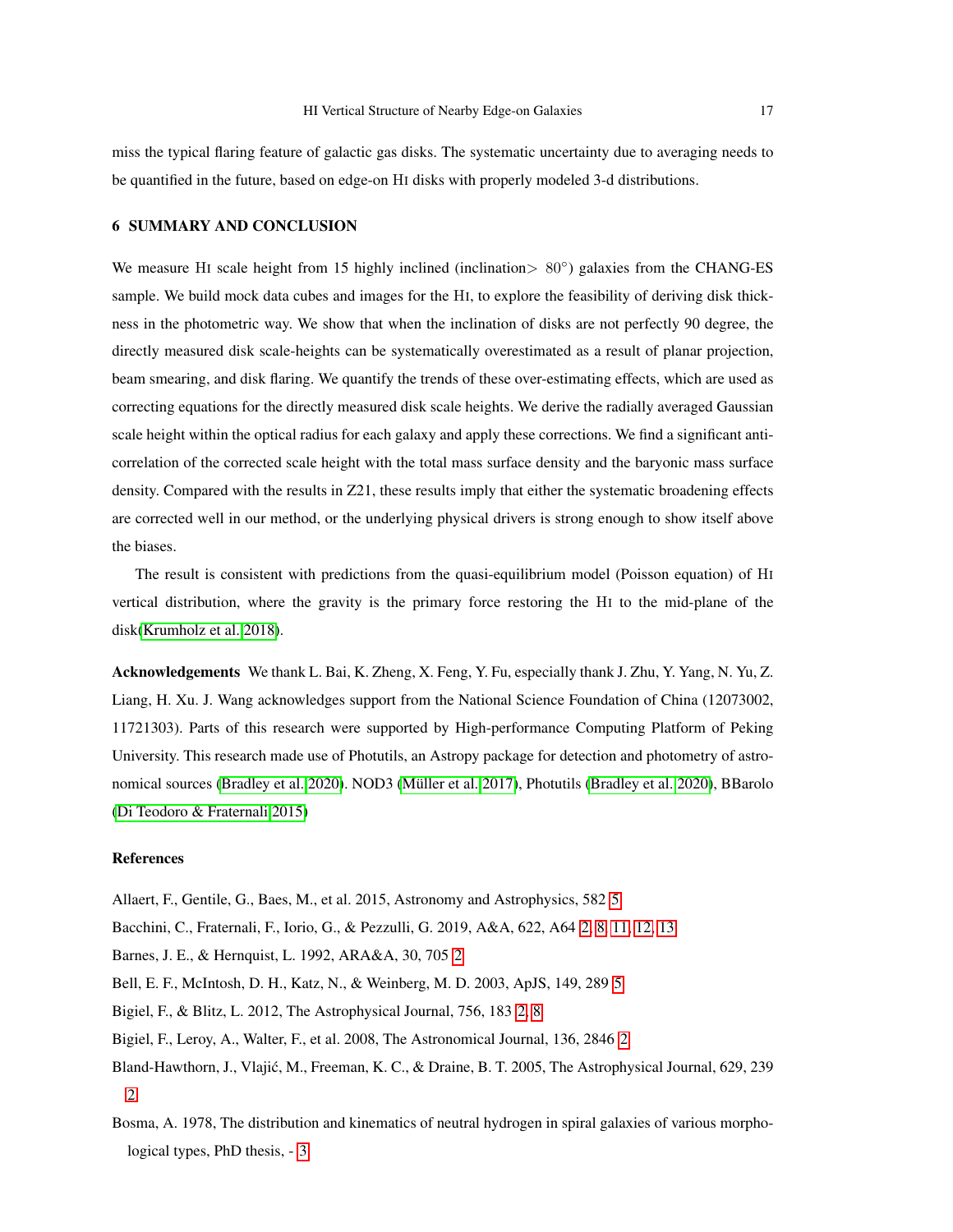- <span id="page-17-31"></span><span id="page-17-0"></span>Boulares, A., & Cox, D. P. 1990, The Astrophysical Journal, 365, 544 [2](#page-1-0)
- <span id="page-17-14"></span>Bradley, L., Sipőcz, B., Robitaille, T., et al. 2020, astropy/photutils: 1.0.0 [17](#page-16-8)
- <span id="page-17-17"></span>Bregman, J. 1980, The Astrophysical Journal, 236, 577 [3](#page-2-0)
- <span id="page-17-11"></span>Briggs, F. H. 1990, ApJ, 352, 15 [3,](#page-2-0) [12](#page-11-1)
- <span id="page-17-15"></span>Brinks, E., & Burton, W. 1984, Astronomy and Astrophysics, 141, 195 [2,](#page-1-0) [8](#page-7-0)
- <span id="page-17-28"></span>Burke, B. F. 1957, AJ, 62, 90 [3](#page-2-0)
- Catinella, B., Kauffmann, G., Schiminovich, D., et al. 2012, Monthly Notices of the Royal Astronomical Society, 420, 1959 [15](#page-14-0)
- <span id="page-17-23"></span><span id="page-17-8"></span>Cicone, C., Maiolino, R., Sturm, E., et al. 2014, A&A, 562, A21 [2](#page-1-0)
- <span id="page-17-26"></span>de Blok, W. J. G., Walter, F., Brinks, E., et al. 2008, AJ, 136, 2648 [8,](#page-7-0) [16](#page-15-0)
- <span id="page-17-4"></span>de Grijs, R., & Peletier, R. F. 1997, A&A, 320, L21 [14](#page-13-0)
- <span id="page-17-20"></span>Dekel, A., & Birnboim, Y. 2006, Monthly notices of the royal astronomical society, 368, 2 [2](#page-1-0)
- Dekel, A., & Shlosman, I. 1983, in Symposium-International Astronomical Union, Vol. 100, Cambridge University Press, 187 [3](#page-2-0)
- <span id="page-17-6"></span><span id="page-17-5"></span>Dekel, A., Birnboim, Y., Engel, G., et al. 2009, Nature, 457, 451 [2](#page-1-0)
- <span id="page-17-24"></span>Di Matteo, P., Combes, F., Melchior, A. L., & Semelin, B. 2007, A&A, 468, 61 [2](#page-1-0)
- <span id="page-17-9"></span>Di Teodoro, E. M., & Fraternali, F. 2015, MNRAS, 451, 3021 [8,](#page-7-0) [17](#page-16-8)
- <span id="page-17-30"></span>Dickey, J. M., & Lockman, F. J. 1990, Annual review of astronomy and astrophysics, 28, 215 [2](#page-1-0)
- <span id="page-17-7"></span>Elmegreen, B. G., Elmegreen, D. M., & Leitner, S. N. 2003, The Astrophysical Journal, 590, 271 [16](#page-15-0)
- <span id="page-17-2"></span>Fabian, A. C. 2012, ARA&A, 50, 455 [2](#page-1-0)
- Forbes, J. C., Krumholz, M. R., Burkert, A., & Dekel, A. 2014, Monthly Notices of the Royal Astronomical Society, 438, 1552 [2](#page-1-0)
- <span id="page-17-27"></span><span id="page-17-1"></span>Forbes, J., Krumholz, M., & Burkert, A. 2012, The Astrophysical Journal, 754, 48 [2](#page-1-0)
- <span id="page-17-13"></span>Forbes, J., Krumholz, M., & Burkert, A. 2012, ApJ, 754, 48 [15](#page-14-0)
- <span id="page-17-18"></span>Fraternali, F., Oosterloo, T., Sancisi, R., & van Moorsel, G. 2001, ApJ, 562, L47 [3](#page-2-0)
- <span id="page-17-25"></span>García-Ruiz, I., Sancisi, R., & Kuijken, K. 2002, Astronomy & Astrophysics, [3](#page-2-0)94, 769 3
- <span id="page-17-29"></span>Gottesman, S. T., & Hawarden, T. G. 1986, MNRAS, 219, 759 [14](#page-13-0)
- <span id="page-17-21"></span>Habets, G. M. H. J., & Heintze, J. R. W. 1981, A&AS, 46, 193 [15](#page-14-0)
- <span id="page-17-22"></span>Irwin, J., Beck, R., Benjamin, R. A., et al. 2012, AJ, 144, 43 [3,](#page-2-0) [4,](#page-3-0) [5,](#page-4-1) [13,](#page-12-1) [14](#page-13-0)
- <span id="page-17-19"></span>Irwin, J., Wiegert, T., Merritt, A., et al. 2019, AJ, 158, 21 [3](#page-2-0)
- <span id="page-17-10"></span>Jiang, I.-G., & Binney, J. 1999, Monthly Notices of the Royal Astronomical Society, 303, L7 [3](#page-2-0)
- <span id="page-17-12"></span>Kalberla, P. M., & Kerp, J. 2009, Annual review of astronomy and Astrophysics, 47, 27 [2](#page-1-0)
- <span id="page-17-3"></span>Kamphuis, P., Rand, R. J., Józsa, G. I. G., et al. 2013, MNRAS, 434, 2069 [3](#page-2-0)
- Kereš, D., Katz, N., Weinberg, D. H., & Davé, R. 2005, Monthly Notices of the Royal Astronomical Society, 363, 2 [2](#page-1-0)

<span id="page-17-16"></span>Kerr, F. J. 1957, AJ, 62, 93 [3](#page-2-0)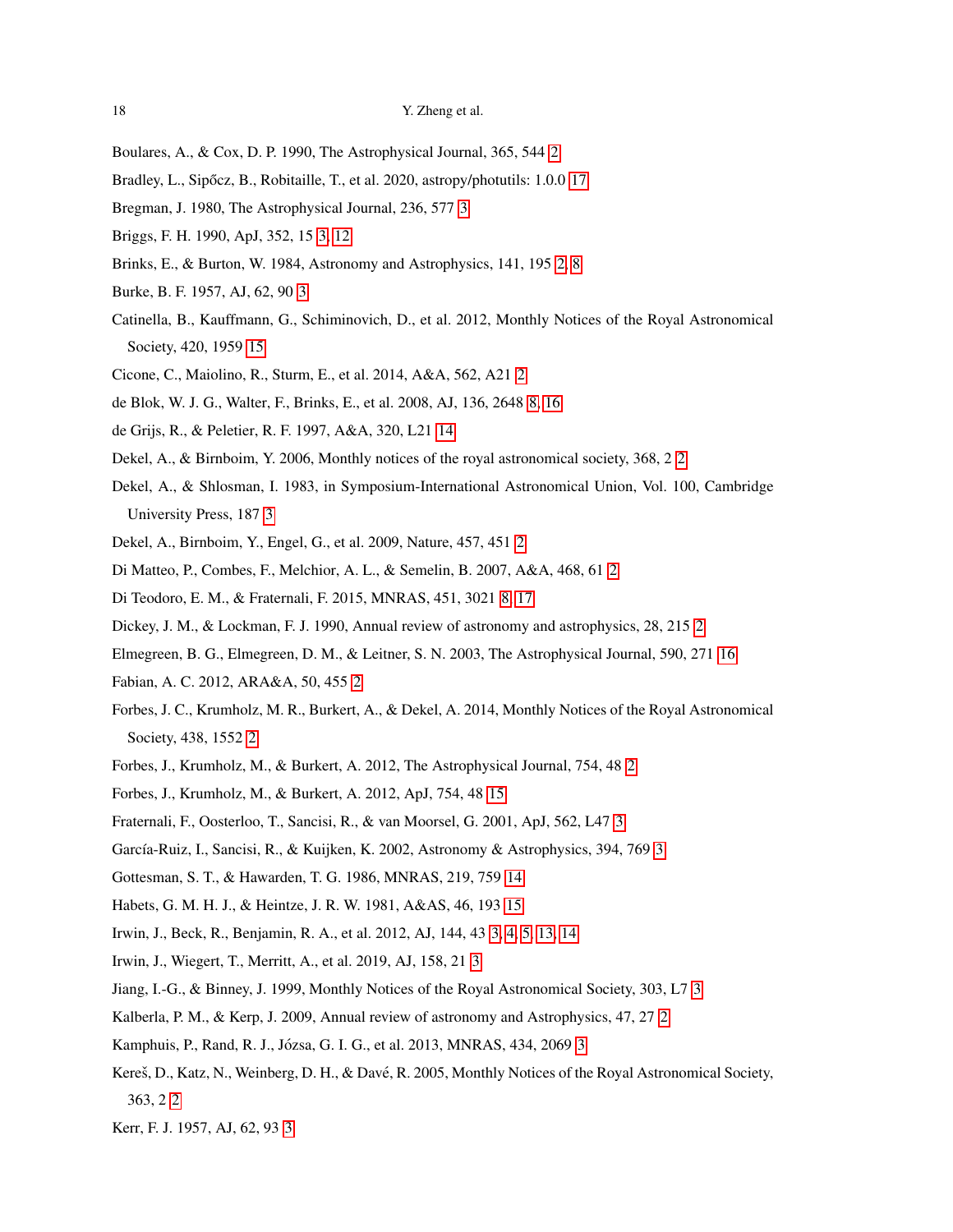- <span id="page-18-18"></span><span id="page-18-1"></span>Koyama, H., & Ostriker, E. C. 2009, The Astrophysical Journal, 693, 1346 [2](#page-1-0)
- <span id="page-18-29"></span>Krause, M., Irwin, J., Wiegert, T., et al. 2018, A&A, 611, A72 [3,](#page-2-0) [4,](#page-3-0) [5,](#page-4-1) [6,](#page-5-1) [7,](#page-6-1) [14,](#page-13-0) [16](#page-15-0)
- <span id="page-18-19"></span>Krause, M., Irwin, J., Schmidt, P., et al. 2020, A&A, 639, A112 [16](#page-15-0)
- <span id="page-18-5"></span>Kroupa, P. 2001, Monthly Notices of the Royal Astronomical Society, 322, 231 [4](#page-3-0)
- <span id="page-18-27"></span>Krumholz, M., & Burkert, A. 2010, The Astrophysical Journal, 724, 895 [2](#page-1-0)
- Krumholz, M. R. 2015, The Formation of Very Massive Stars, ed. J. S. Vink, Vol. 412, Very Massive Stars in the Local Universe, ed. J. S. Vink, Vol. 412, 43 [15](#page-14-0)
- <span id="page-18-11"></span><span id="page-18-3"></span>Krumholz, M. R., Burkhart, B., Forbes, J. C., & Crocker, R. M. 2018, MNRAS, 477, 2716 [2](#page-1-0)
- Krumholz, M. R., Burkhart, B., Forbes, J. C., & Crocker, R. M. 2018, Monthly Notices of the Royal Astronomical Society, 477, 2716 [2,](#page-1-0) [15,](#page-14-0) [16,](#page-15-0) [17](#page-16-8)
- <span id="page-18-12"></span><span id="page-18-4"></span>Leroy, A. K., Walter, F., Brinks, E., et al. 2008, The Astronomical Journal, 136, 2782 [2](#page-1-0)
- <span id="page-18-15"></span>Mac Low, M.-M. 1999, The Astrophysical Journal, 524, 169 [2](#page-1-0)
- <span id="page-18-25"></span>Marasco, A., Fraternali, F., Heald, G., et al. 2019, Astronomy & Astrophysics, 631, A50 [3](#page-2-0)
- <span id="page-18-20"></span>McGaugh, S. S., Schombert, J. M., Bothun, G. D., & de Blok, W. J. G. 2000, ApJ, 533, L99 [15](#page-14-0)
- McMullin, J. P., Waters, B., Schiebel, D., Young, W., & Golap, K. 2007, in Astronomical Society of the Pacific Conference Series, Vol. 376, Astronomical Data Analysis Software and Systems XVI, ed. R. A. Shaw, F. Hill, & D. J. Bell, 127 [4](#page-3-0)
- <span id="page-18-22"></span><span id="page-18-21"></span>Mora-Partiarroyo, S. C., Krause, M., Basu, A., et al. 2019, Astronomy & Astrophysics, 632, A10 [5](#page-4-1)
- <span id="page-18-8"></span>Müller, P., Krause, M., Beck, R., & Schmidt, P. 2017, A&A, 606, A41 [6,](#page-5-1) [17](#page-16-8)
- <span id="page-18-10"></span>Narayan, C. A., & Jog, C. J. 2002, Astronomy & Astrophysics, 394, 89 [2](#page-1-0)
- <span id="page-18-23"></span>Narayan, C., Saha, K., & Jog, C. 2005, Astronomy & Astrophysics, 440, 523 [2](#page-1-0)
- <span id="page-18-24"></span>Navarro, J. F., Frenk, C. S., & White, S. D. M. 1996, ApJ, 462, 563 [15](#page-14-0)
- <span id="page-18-16"></span>Navarro, J. F., Frenk, C. S., & White, S. D. M. 1997, ApJ, 490, 493 [15](#page-14-0)
- <span id="page-18-9"></span>Newton, K., & Emerson, D. T. 1977, MNRAS, 181, 573 [3](#page-2-0)
- <span id="page-18-14"></span>Olling, R. P. 1995, arXiv preprint astro-ph/9505002 [2](#page-1-0)
- <span id="page-18-6"></span>Oort, J. 1970, Astronomy and Astrophysics, 7, 381 [3](#page-2-0)
- <span id="page-18-13"></span>Oosterloo, T., Fraternali, F., & Sancisi, R. 2007, The Astronomical Journal, 134, 1019 [2](#page-1-0)
- <span id="page-18-2"></span>Oosterloo, T., Fraternali, F., & Sancisi, R. 2007, AJ, 134, 1019 [3](#page-2-0)
- <span id="page-18-0"></span>Ostriker, E. C., McKee, C. F., & Leroy, A. K. 2010, The Astrophysical Journal, 721, 975 [2](#page-1-0)
- <span id="page-18-28"></span>Piontek, R. A., & Ostriker, E. C. 2007, The Astrophysical Journal, 663, 183 [2](#page-1-0)
- Ramón-Fox, F. G., & Bonnell, I. A. 2017, Monthly Notices of the Royal Astronomical Society, 474, 2028 [16](#page-15-0)
- <span id="page-18-26"></span><span id="page-18-7"></span>Randriamampandry, T. H., Wang, J., & Mogotsi, K. M. 2021, ApJ, 916, 26 [2](#page-1-0)
- <span id="page-18-17"></span>Richards, E. E., van Zee, L., Barnes, K. L., et al. 2018, MNRAS, 476, 5127 [15](#page-14-0)
- Roškar, R., Debattista, V. P., Brooks, A. M., et al. 2010, Monthly Notices of the Royal Astronomical Society, 408, 783 [3](#page-2-0)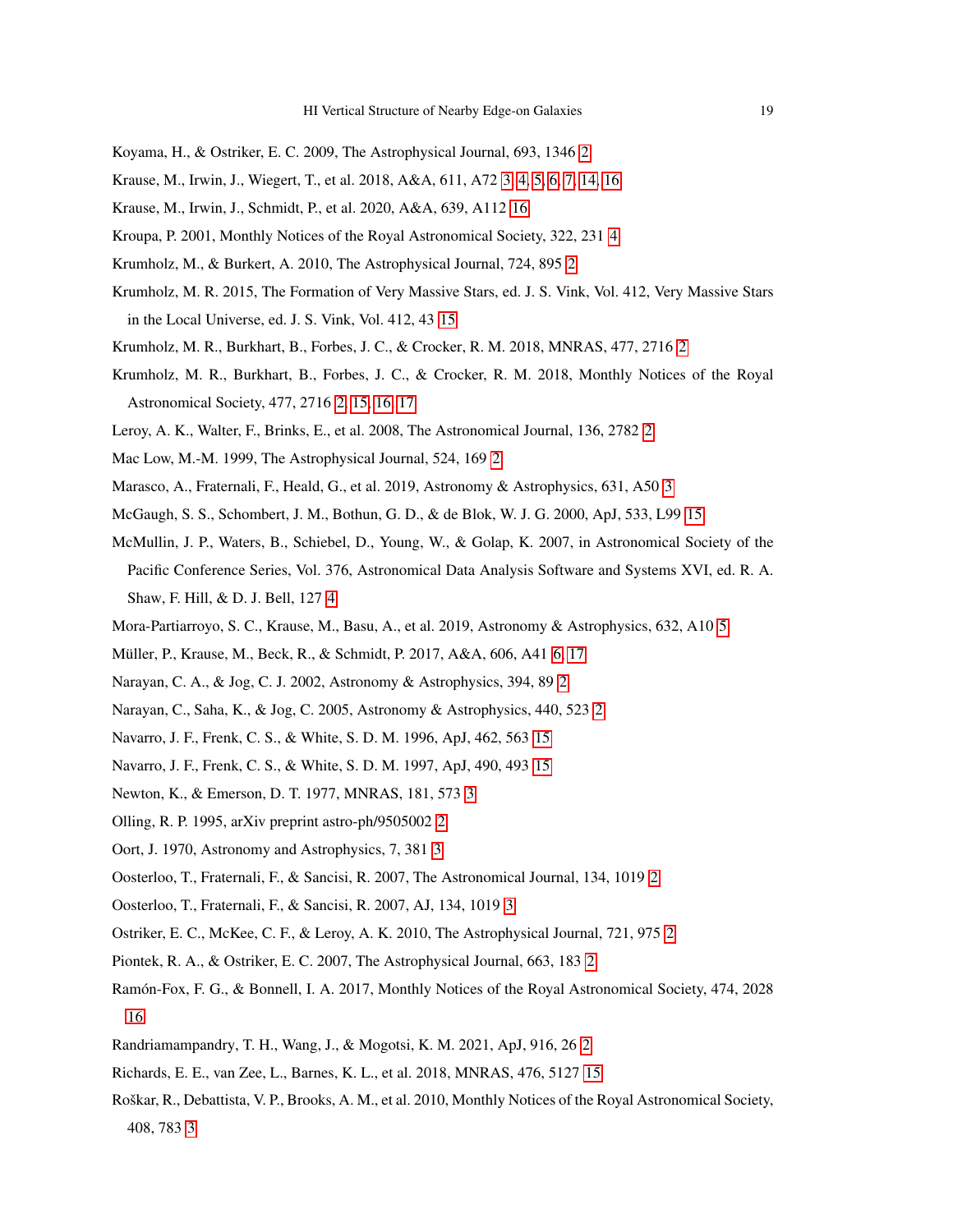- <span id="page-19-19"></span><span id="page-19-7"></span>Sancisi, R. 1976, A&A, 53, 159 [3](#page-2-0)
- <span id="page-19-28"></span>Schmidt, P., Krause, M., Heesen, V., et al. 2019, Astronomy & Astrophysics, 632, A12 [5](#page-4-1)
- Schmidt, T. M., Bigiel, F., Klessen, R. S., & de Blok, W. J. G. 2016, Monthly Notices of the Royal Astronomical Society, 457, 2642 [16](#page-15-0)
- <span id="page-19-27"></span><span id="page-19-6"></span>Schnorr Müller, A., Storchi-Bergmann, T., Riffel, R. A., et al. 2011, MNRAS, 413, 149 [16](#page-15-0)
- <span id="page-19-9"></span>Shapiro, P. R., & Field, G. B. 1976, The Astrophysical Journal, 205, 762 [3](#page-2-0)
- <span id="page-19-3"></span>Shen, J., & Sellwood, J. 2006, Monthly Notices of the Royal Astronomical Society, 370, 2 [3](#page-2-0)
- <span id="page-19-11"></span>Sijacki, D., Springel, V., Di Matteo, T., & Hernquist, L. 2007, MNRAS, 380, 877 [2](#page-1-0)
- <span id="page-19-29"></span>Sparke, L. S., & Casertano, S. 1988, Monthly Notices of the Royal Astronomical Society, 234, 873 [3](#page-2-0)
- <span id="page-19-30"></span>Stein, Y., Dettmar, R. J., Irwin, J., et al. 2019, A&A, 623, A33 [16](#page-15-0)
- <span id="page-19-0"></span>Stein, Y., Dettmar, R. J., Beck, R., et al. 2020, A&A, 639, A111 [16](#page-15-0)
- <span id="page-19-26"></span>Tamburro, D., Rix, H.-W., Leroy, A., et al. 2009, The Astronomical Journal, 137, 4424 [2](#page-1-0)
- Tan, J. C., Beltran, M. T., Caselli, P., et al. 2014, in Protostars and Planets VI, ed. H. Beuther, R. S. Klessen, ´ C. P. Dullemond, & T. Henning, 149 [15](#page-14-0)
- <span id="page-19-10"></span>Toomre, A. 1983, in Symposium-International Astronomical Union, Vol. 100, Cambridge University Press, 177 [3](#page-2-0)
- <span id="page-19-4"></span><span id="page-19-2"></span>Toomre, A., & Toomre, J. 1972, ApJ, 178, 623 [2](#page-1-0)
- <span id="page-19-8"></span>Van Der Kruit, P. 1988, Astronomy and Astrophysics, 192, 117 [2](#page-1-0)
- <span id="page-19-18"></span>Van der Kruit, P. 2007, Astronomy & Astrophysics, 466, 883 [3](#page-2-0)
- <span id="page-19-20"></span>Vargas, C. J., Walterbos, R. A. M., Rand , R. J., et al. 2019, ApJ, 881, 26 [4,](#page-3-0) [13](#page-12-1)
- <span id="page-19-5"></span>Vollmer, B., Nehlig, F., & Ibata, R. 2016, Astronomy and Astrophysics, 586 [5](#page-4-1)
- <span id="page-19-22"></span>Wakker, B., & van Woerden, H. 1997, Annual Review of Astronomy and Astrophysics, 35, 217 [3](#page-2-0)
- <span id="page-19-17"></span>Walter, F., Brinks, E., de Blok, W. J. G., et al. 2008, AJ, 136, 2563 [8](#page-7-0)
- <span id="page-19-25"></span>Wang, J., Koribalski, B. S., Serra, P., et al. 2016, MNRAS, 460, 2143 [4,](#page-3-0) [5](#page-4-1)
- <span id="page-19-12"></span>Weidner, C., & Vink, J. S. 2010, A&A, 524, A98 [15](#page-14-0)
- <span id="page-19-13"></span>Weinberg, M. D. 1995, The Astrophysical Journal Letters, 455, L31 [3](#page-2-0)
- <span id="page-19-14"></span>Weinberg, M. D., & Blitz, L. 2006, The Astrophysical Journal Letters, 641, L33 [3](#page-2-0)
- <span id="page-19-16"></span>Wiegert, T., Irwin, J., Miskolczi, A., et al. 2015, The Astronomical Journal, 150, 81 [3,](#page-2-0) [4,](#page-3-0) [5,](#page-4-1) [13](#page-12-1)
- <span id="page-19-15"></span>Yim, K., Wong, T., Rand, R. J., & Schinnerer, E. 2020, MNRAS, 494, 4558 [3](#page-2-0)
- <span id="page-19-24"></span>Yim, K., Wong, T., Xue, R., et al. 2014, AJ, 148, 127 [3,](#page-2-0) [5,](#page-4-1) [12](#page-11-1)
- <span id="page-19-23"></span>Zasov, A. V., Bizyaev, D. V., Makarov, D. I., & Tyurina, N. V. 2002, Astronomy Letters, 28, 527 [14](#page-13-0)
- <span id="page-19-1"></span>Zeilinger, W. W., Galletta, G., & Madsen, C. 1990, MNRAS, 246, 324 [14](#page-13-0)
- Zheng, Y., Peek, J., Werk, J., & Putman, M. 2017, The Astrophysical Journal, 834, 179 [2](#page-1-0)
- <span id="page-19-21"></span>Zheng, Y., Wang, J., Irwin, J., et al. 2022, arXiv:2203.07818
- Zschaechner, L. K., Rand, R. J., & Walterbos, R. 2015, ApJ, 799, 61 [5](#page-4-1)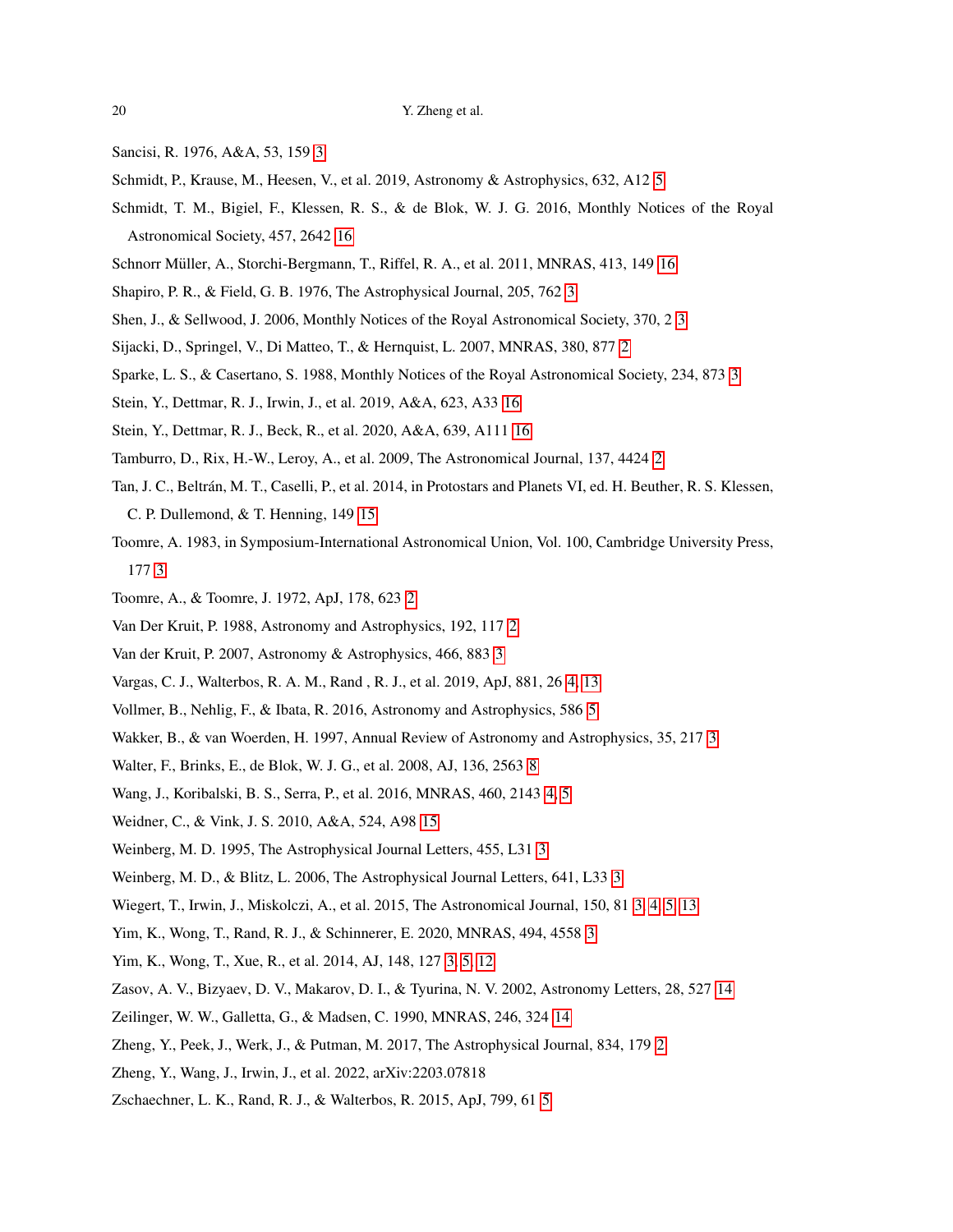<span id="page-20-0"></span>

Fig. 5: The relation between the average HI Gaussian scale height  $(\bar{h})$  and (a) HI radius ( $R_{\text{HI}}$ ), (b) total mass surface density ( $\Sigma_{\text{Mtot},r25}$ ), and (c) baryonic mass surface density ( $\Sigma_{\text{Mbaryon},r25}$ ). The left panels show relations of  $\bar{h}$  derived in this work, while the right panels show relations of  $\bar{h}_{Z21}$  from Z21. The blue points represent the relatively unperturbed galaxies, and the red points are obvious tidally interacting galaxies. The Pearson correlation coefficient (for the edge-on sample excluding NGC 5084) of each relation is list in the corresponding panel. The black dash line in (a) presents the best-fit linear relation (for the edge-on sample excluding NGC 5084) of  $\log \bar{h} = 0.49 \log R_{\rm HI} - 0.89$ .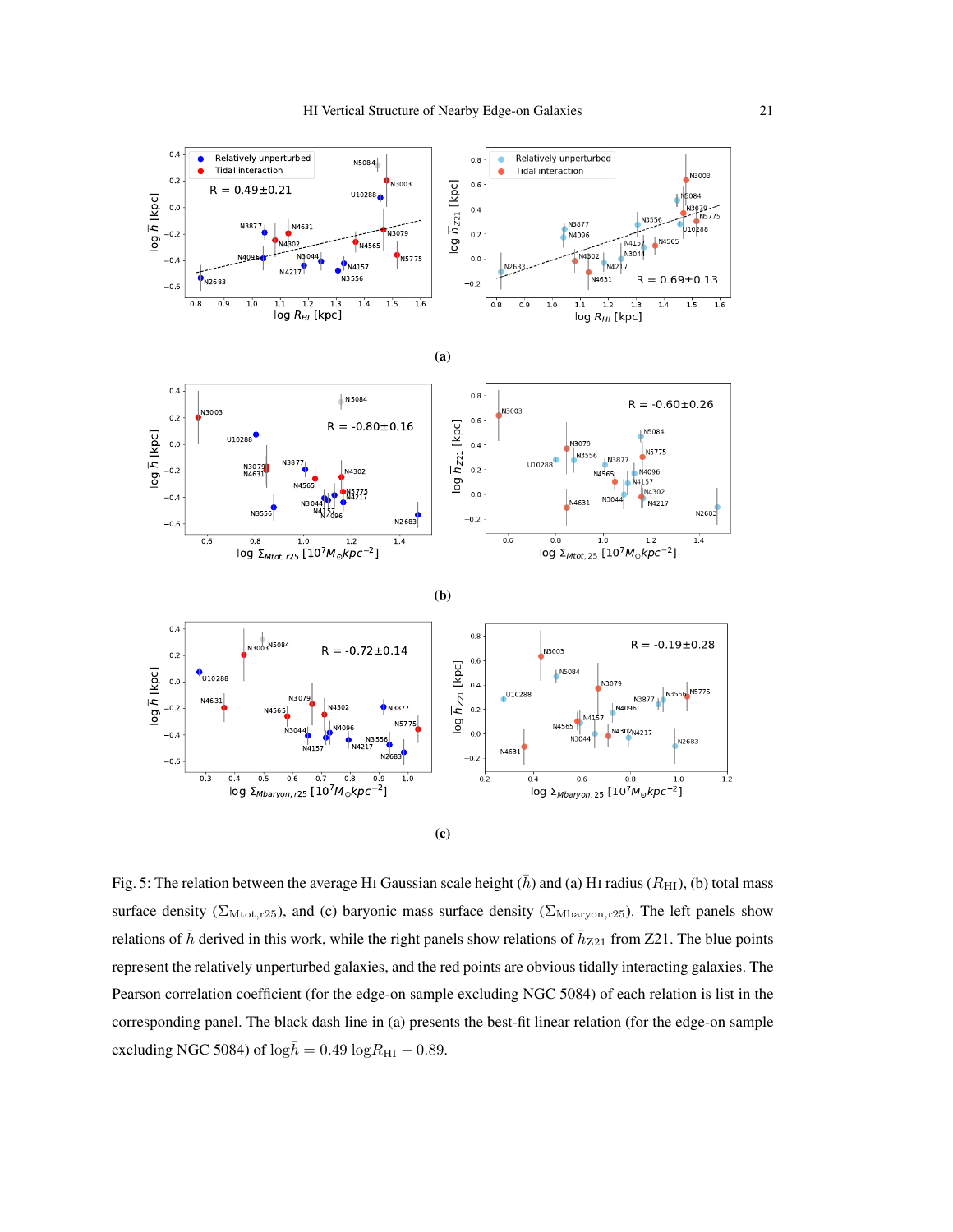<span id="page-21-0"></span>

Fig. 6: (a)The relation of the average HI Gaussian scale height  $(\bar{h})$  versus the star formation rate surface density ( $\Sigma_{\rm SFR}$ ). The edge-on sample is separated into high- (pink dots) and low- $\Sigma_{\rm Mtot,r25}$  (dark cyan dots) subsets. (b)The relation of  $\bar{h}$  versus the ratio between the star formation rate surface density and total mass surface density ( $\Sigma_{\rm SFR}/\Sigma_{\rm Mtot, r25}$ ). The colors of points represent different environments like in Figure 3. The left panels show the relations of  $\bar{h}$  from this work, while the right panels show the relations of  $\bar{h}_{Z21}$ from Z21 like in Figure 3.